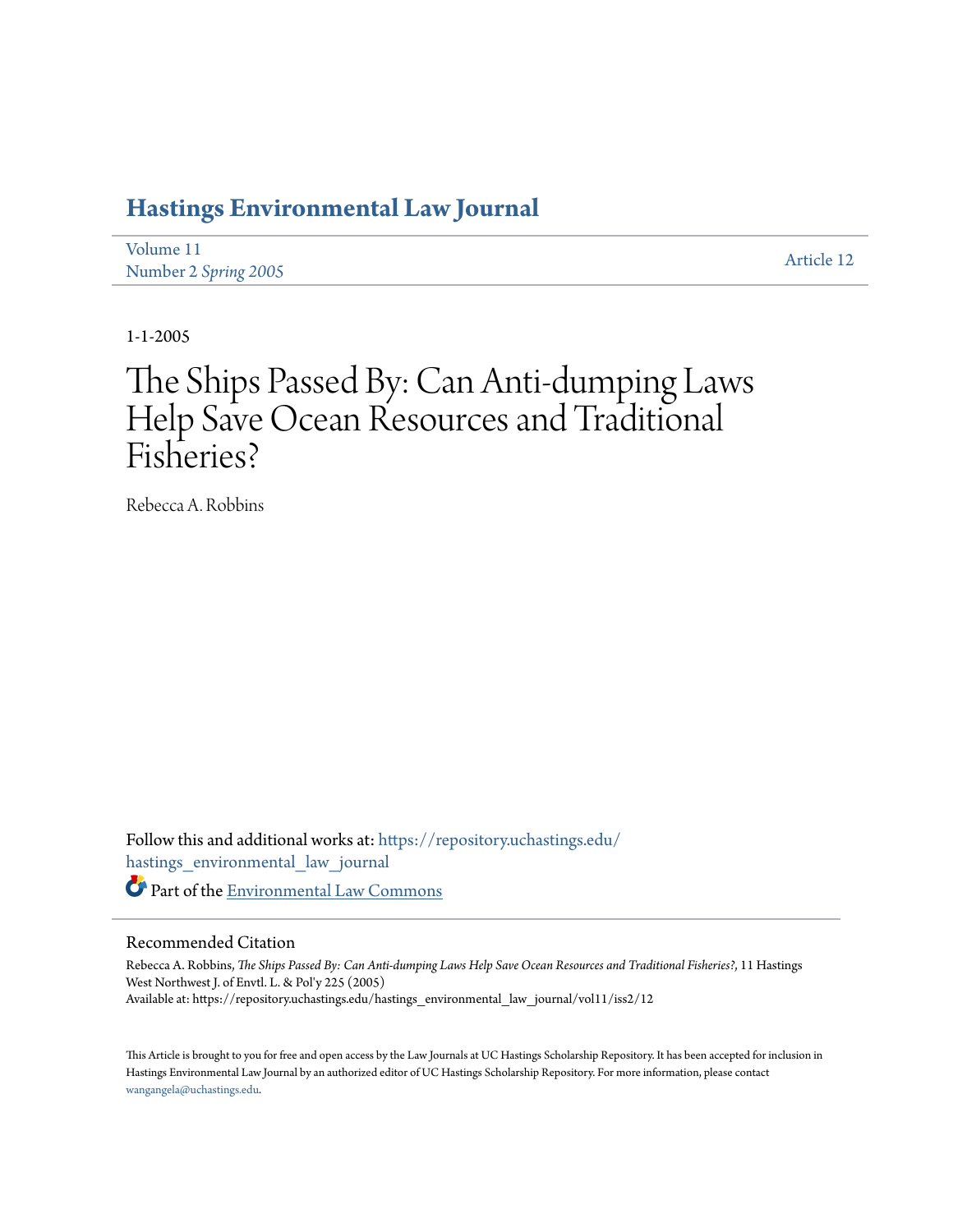### **I. Introduction**

Globalization has been touted as the 'rising tide that will lift all ships.' Ironically, the 'tide' seems to be passing traditional fishers by, and quite literally sinking their ships. Fishers in the U.S. from Alaska to Louisiana, and globally from India to Chile, are in fact being forced to sell their boats because the prices they can get for their catch are so low that even leaving port is a losing financial proposition.<sup>1</sup> These traditional fishers, many of whose methods are among the least harmful environmentally,<sup>2</sup> are being replaced by far more environmentally detrimental industrial fisheries and aquaculture.

Globalization—a complex term itself which refers to a huge range of things all related to moving from local economies to a more global economy<sup>3</sup>—alone can-

\* B.A. Stanford University 1999; J.D. Candidate, U.C. Hastings College of the Law 2005. The author thanks Victor Menotti at the International Forum on Globalization and Prof. Naomi Roht-Arriaza at Hastings for their guidance throughout this project; Janis Searles at Oceana, Whit Sheard and Kris Balliet at The Ocean Conservancy for introducing me to and sharing their knowledge about Alaska's oceans and fisheries management; and my editors by blood my family—for their continued support. All errors and opinions remain my own.

1. *See* Victor Menotti et al., *Not Fish-Friendly: The WTO's New Doha Agenda for Fisheries*, FISHERMAN'S NEWS (April 2002) *available at* http://www.pcffa.org/ fn-apr02.htm (last visited Apr. 24, 2005).

2. *See infra* discussion at Section II.

3. Globalization refers to the move since World War II, which has gained significant momentum in the last few decades, from local economies to a more global economy. ALTERNATIVES TO ECONOMIC GLOBALIZATION: A BETTER WORLD IS POSSIBLE 17 (John Cavanagh & Jerry Mander eds., 2nd ed. 2004). The institutional arbiters of globalization are the Bretton Woods institutions—the World Bank, the International Monetary Fund (IMF) and the World Trade

# **The Ships Passed By: Can Anti-dumping Laws Help Save Ocean Resources and Traditional Fisheries?**

*By* Rebecca A. Robbins\*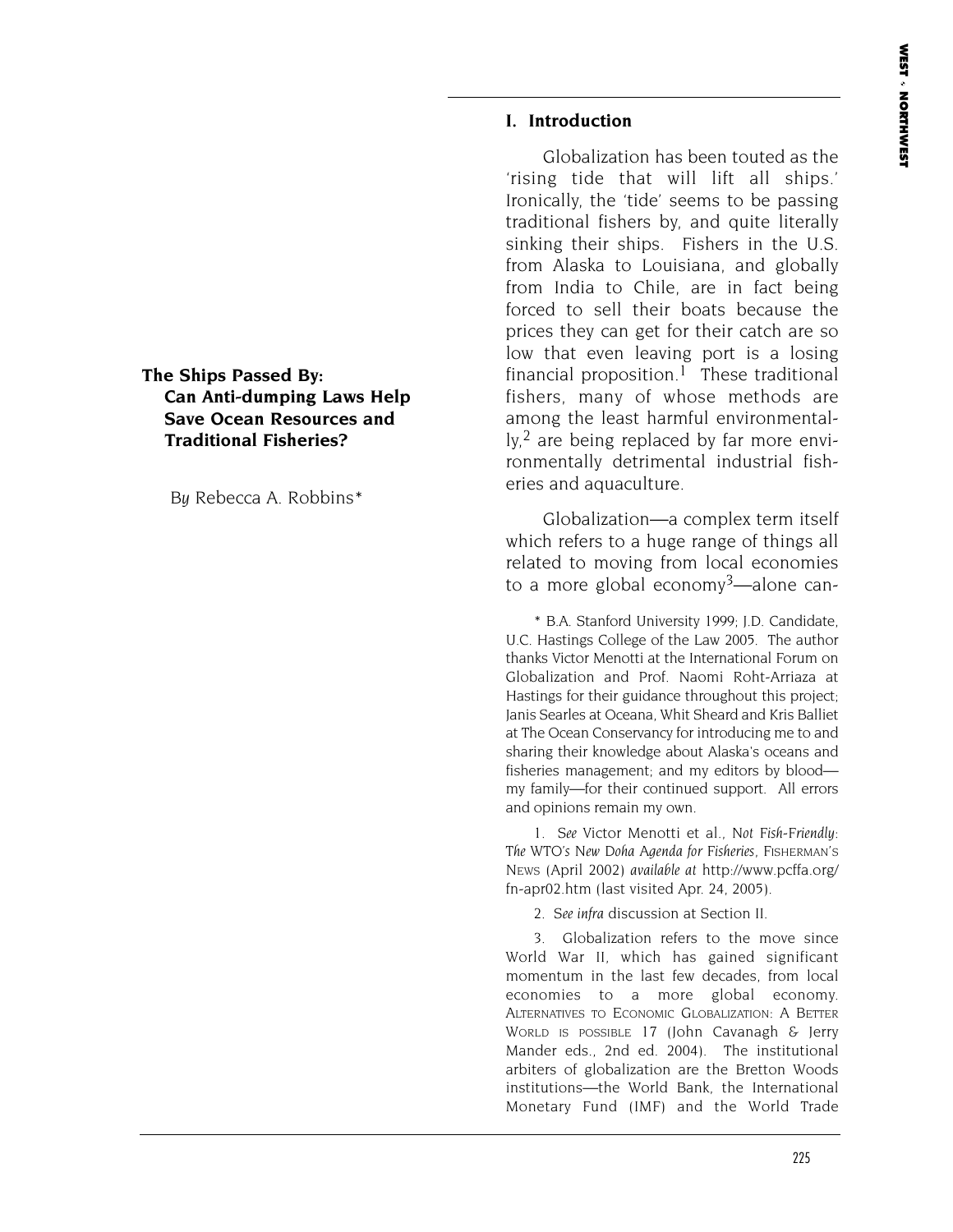not be blamed for all of the problems the small-boat fishers face.4 However, increased trade and a flourishing aquaculture industry, which have emerged in recent decades under the guidance of globalization's arbiters—the International Monetary Fund (IMF), the World Bank and the World Trade Organization (WTO) have played a prominent role.<sup>5</sup>

For fisheries, globalization has compounded the existing problem of overfish-

Organization (WTO). *Id.* According to the IMF itself, globalization is the "increasing integration of economies around the world, particularly through trade and financial flows. The term sometimes also refers to the movement of people (labor) and knowledge (technology) across international borders." IMF, GLOBALIZATION: THREAT OR OPPORTUNITY? (Apr. 12, 2000 (Corrected Jan. 2002)), *at* http://www.imf.org/external/np/exr/ib/2000/ 041200.htm#II (last visited Apr. 19, 2005)*.* Economic globalization includes a huge array of human and societal functions and has meant food, commodities and even services which were once traded locally are now shipped around the world, and the golden arches of McDonalds are visible on the horizon of major cities around the globe. *See id.* The WTO, as the institution responsible for promulgating the "rules" for globalization has set out guidelines that essentially require opening markets up to "free trade" in a variety of sectors. The Dispute Settlement Body (DSB) of the WTO hears cases when one WTO member feels another member is illegally closing its markets or discriminating against their products. *See* WTO*, Dispute Settlement, at* http://www.wto.org/english/tratop\_e/ dispu\_e/ dispu\_e.htm (last visited Apr. 24, 2005).

4. The debate over globalization's overall impacts—positive or negative—is part of a much broader discourse, and is the subject itself of many books and papers. I reference it briefly here for background. While globalization was touted as a force which would bring economic prosperity to poor countries and allow all nations greater access to wealth, in reality globalization has done quite the opposite: "It has not lifted the poor; it has instead brought record disparities in income and wealth between rich and poor nations, and rich and poor within nations." ALTERNATIVES TO ECONOMIC ing by creating an ever-expanding demand for fish worldwide and has encouraged the advent of aquaculture as a means of meeting this demand. At the same time, free trade rules promulgated by the World Trade Organization (WTO) have opened up national borders to foreign investment, making the types of international funding necessary to support aquaculture facilities possible.6 In combination with the need for "cash crops" to export to pay off debts to inter-

GLOBALIZATION, *supra* note 3, at 17. See *also* IMF, GLOBALIZATION: THREAT OR OPPORTUNITY?, *supra* note 3, agreeing that economic disparity between countries has increased in the last century. While globalization proponents argue that opening markets has allowed previously impoverished communities in developing countries to earn money working in factories which produce items for export, allowing all countries equal access to wealth, the economic trends of the past decade have proven this wrong. *See id.* Globalization's advocates also argue that it would end world hunger by giving developing countries access to export markets and the production process. *See* FOODFIRST, *12 Myths About Hunger*, *at* http://www.foodfirst.org/pubs/ backgrdrs/1998/s98v5n3.html (last visited Feb. 9, 2005). The experience of past decades has shown quite a different reality—in fact, export-based & genetically engineered crop dependent systems of agriculture pushed and encouraged by WTO policy have not only forced farmers off their traditional lands, but have caused an epidemic of suicides in farmers throughout the global North and South as farmers watch their farms disappear. *See id. See also* Vandana Shiva, *The Suicide Economy of Corporate Globalisation* (originally published Apr. 5, 2004 on Znet), *at http://www.countercurrents.org/glo-shiva 050404.htm* (last visited Apr. 5, 2005). Furthermore, the production of food products in developing countries for import to the developed world has done little to increase food supplies at home, sometimes even harming local food supplies. ALTERNATIVES TO ECONOMIC GLOBALIZATION, *supra* note 3, at 41.

5. *See* Rosamund L. Naylor et al., *Salmon Aquaculture in the Northwest: A Global Industry with Local Impacts*, ENVIRONMENT, Oct. 2003, at 18, 20.

6. Menotti et al., *supra* note 1.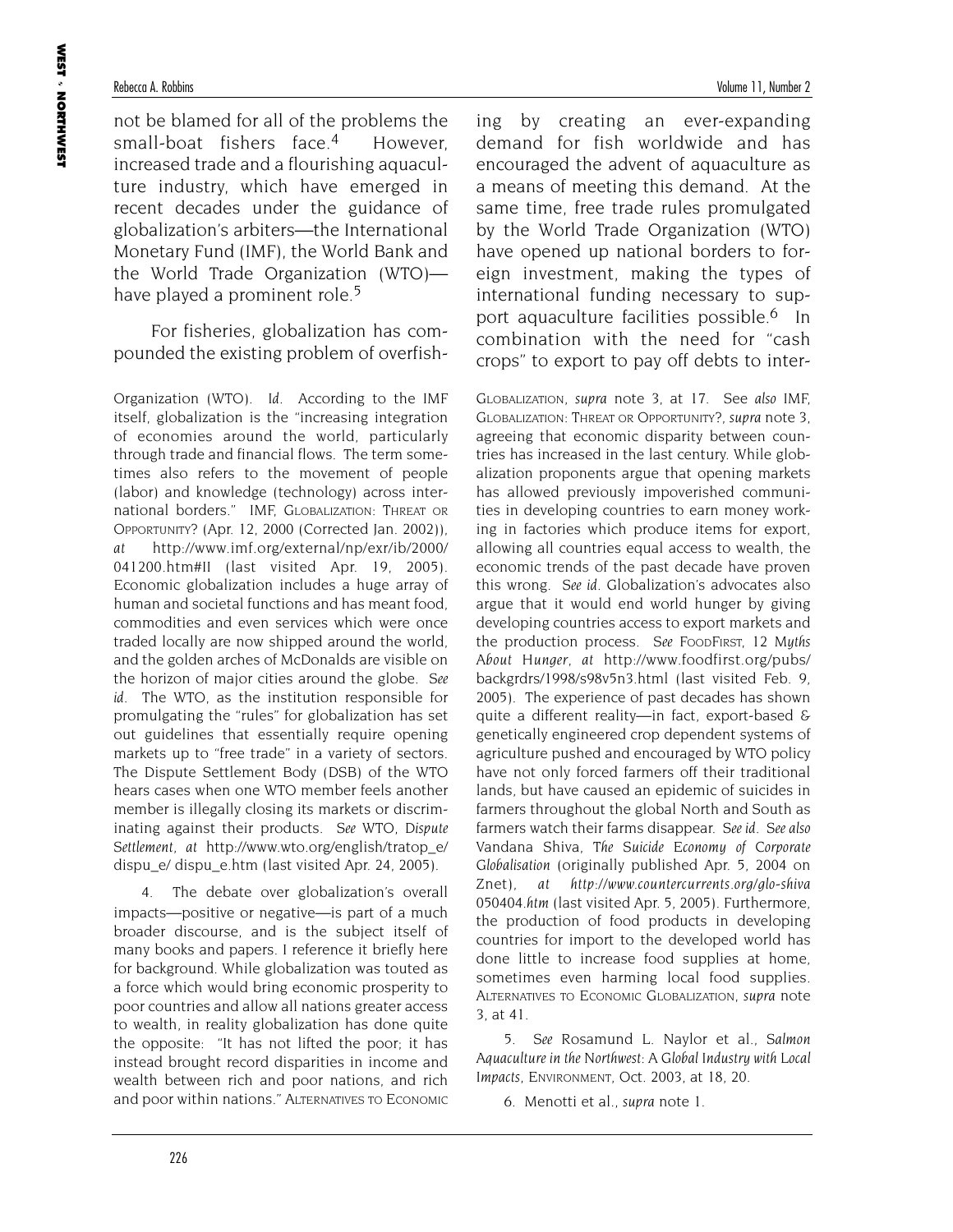national financial institutions such as the World Bank and the IMF, the so called "Blue Revolution" has brought the advent of aquaculture on a global scale.7 Aquaculture, however, simultaneously creates social problems as well as its own set of environmental concerns.<sup>8</sup> Aquaculture has put many traditional fishers out of business while at the same time causing irreparable damage to the environment and impacting communities worldwide.9 Wild-caught salmon, for instance, accounted for more than 99 percent of salmon consumed worldwide in 1980.<sup>10</sup> In 2003, "only 40 percent of the world's salmon [was] caught by commercial fisheries."11

Saving traditional fisheries from disappearing entirely can simultaneously protect the important community, cultural and economic values they provide while

7. Alfredo Quarto, *The Rise and Fall of the Blue Revolution*, SWARA, *at* http://www.earthisland.org/ map/blrvl.htm (last visited Apr. 5, 2005)*.*

8. Note that these environmental impacts are in addition to those inherent in a globalized system of trade - the direct environmental impacts from increased transport of goods around the globe are hard to deny. Most items in global trade are transported by ships which use "Bunker C" oil, a low-grade oil which is "particularly polluting because of high levels of carbon and sulfur." ALTERNATIVES TO ECONOMIC GLOBALIZATION , *supra* note 3, at 42.

This and the refrigeration required to ship perishables contribute to global warming. Kumar Venkat, *Global Trade=Global Warming* (originally published Dec. 11, 2003 on Salon.com), *at* http://www.commondreams.org/scriptfiles/views03 /1211-02.htm (last visited Apr. 5, 2005). Increased ocean shipping also means increased ocean pollution, which has obvious impacts on fisheries and ocean ecosystems. ALTERNATIVES TO ECONOMIC GLOBALIZATION, *supra* note 3, at 42. Air transport is even worse—"each ton of freight moved by plane uses forty-nine times as much energy per kilometer as when it's moved by ship." *Id.*

saving our oceans from the environmental degradation imposed by industrial fishing and aquaculture.<sup>12</sup> There are many possible ways to address the environmental and community impacts of aquaculture and the harms to traditional fishing communities.<sup>13</sup> International treaties such as the U.N. Fish Stocks Agreement, domestic laws such as the Magnuson-Stevens Act, marketing campaigns and eco-labeling schemes all offer potential solutions. Since domestically the current U.S. government seems more committed to encouraging aquaculture within the U.S. than limiting exports,<sup>14</sup> and internationally, the free trade system under the WTO seeks ever more to eliminate all barriers to trade, including some environmental regulation, there are few legal tools left with which to protect our natural resources and the communities whose livelihoods depend on these resources.<sup>15</sup>

9. MICHAEL L. WEBER, SEAWEB AQUACULTURE CLEARINGHOUSE, WHAT PRICE FARMED FISH: A REVIEW OF THE ENVIRONMENTAL AND SOCIAL COSTS OF FARMING CAR-NIVOROUS FISH 5-6 (2003).

10. Josh Eagle et al., *Why Farm Salmon Outcompete Fishery Salmon,* MARINE POLICY 1 (2003).

11. *Id.*

12. I will use the term "traditional fisheries" throughout to refer to small-boat fishers. This by no means includes factory ships, trawlers or other environmentally destructive industrial fishers, but instead refers to smaller scale, less technological fisheries, exemplified best by the salmon fishery.

13. *See* Naylor et al., *supra* note 5, at 18, 32-36.

14. *See* Natasha Benjamin, Institute for Fisheries Resources, *Aquaculture's Next Wave Threatens To Swamp Commercial Fisheries Moving Offshore, Out Of Sight And Free Of Scrutiny,* FISHERMEN'S NEWS, Dec. 2002, *available at* http://www.pcffa.org/fn-dec02.htm (last visited Apr. 4, 2005).

15. WTO panels have in fact struck down environmental laws on several occasions. In "Tuna I," Mexico initiated GATT dispute settlement proceedings against the U.S., claiming that the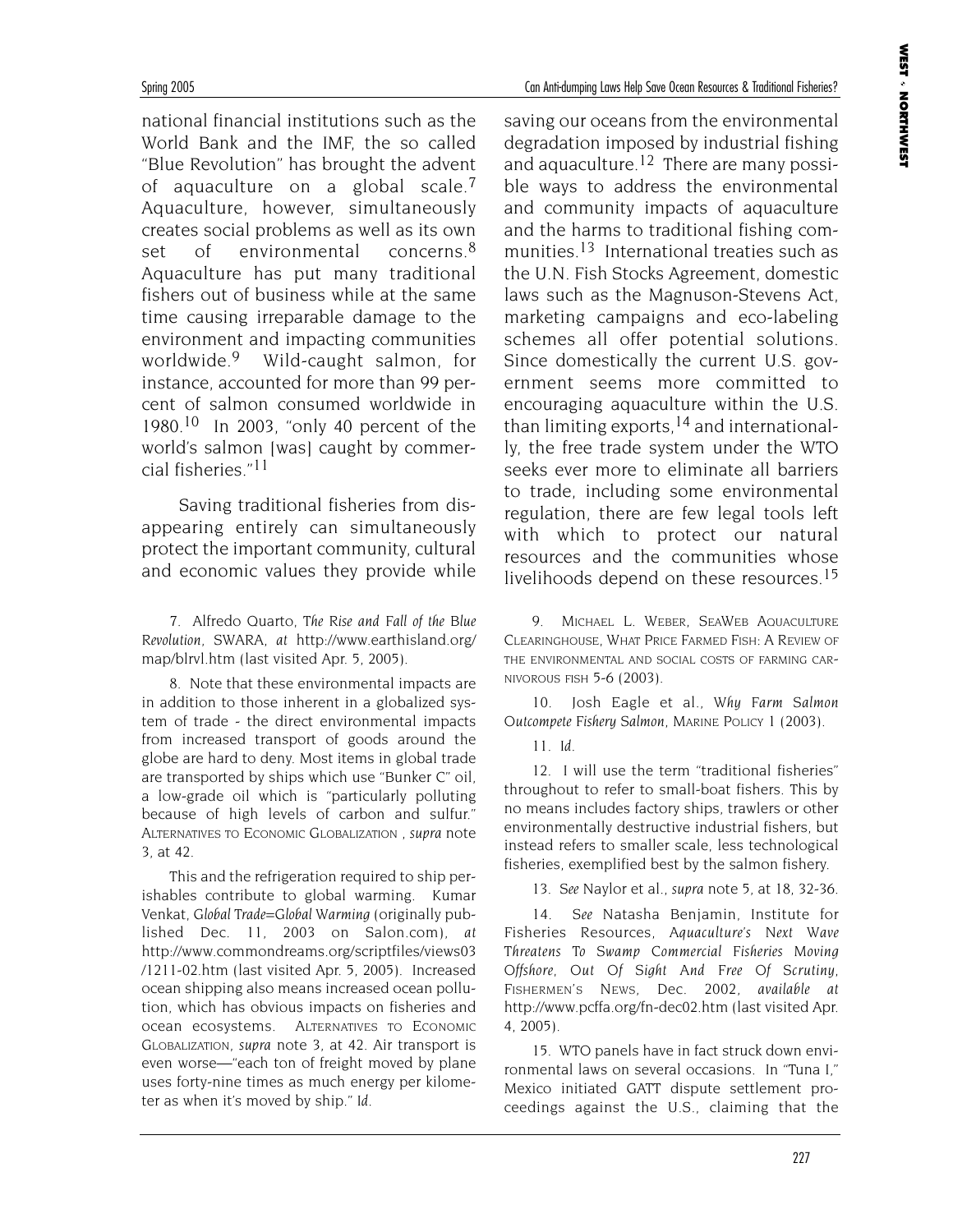Given the current regulatory atmosphere, solutions aimed at helping "wild"<sup>16</sup> fish fishers compete may be more feasible politically. Currently, consumer pressure is perhaps one of the most useful tools the recent positive changes for the wild salmon fishery are due in large part to increasing consumer knowledge of the dangers of farmed fish. Restructuring fisheries management laws, restructuring fishing industries and reducing subsidies may also prove valuable long-term tools, specifically in the salmon industry.<sup>17</sup> In the short term, while we are working on more long-term solutions, however, antidumping laws may offer one of the few remaining means to, if not reverse eco-

restrictions set out in the Marine Mammal Protection Act (MMPA), requiring a ban on yellowfin tuna caught in a manner that did not meet set standards for dolphin kills, constituted a barrier to trade. Lakshman D. Guruswamy, *Should UNC-LOS or GATT/WTO Decide Trade and Environment Disputes,* 7 MINN. J. GLOBAL TRADE 287, 314 (1998).

In "Tuna II," the EU challenged the provision of the MMPA which mandated that an intermediary country exporting tuna to the U.S. also comply with dolphin kill reporting requirements in the GATT, and the panel once again ruled that the U.S. law constituted a barrier to trade. *Id.* Under WTO rules, in what is known as the "shrimp turtle" case, India, Malaysia, Pakistan and Thailand challenged the U.S. law which required that all trawl-caught shrimp imported to the U.S. must have been caught with a trawl using a Turtle Excluder Device (TED) because sea turtles are listed in the U.S. as endangered under the Endangered Species Act. *See* WTO Appellate Body Report on United States—Import Prohibition Of Certain Shrimp And Shrimp Products, WT/DS58/AB/RW (22 October 2001), *available at* http://dosconline.wto.org (via search function) (last visited Apr. 6, 2005). The law was struck down by the WTO panel and the U.S. was no longer allowed to require that shrimpers haul TEDs in their nets. *Id.*

Furthermore, a review of WTO cases by Public Citizen, a non-profit advocacy group, shows that "with only two exceptions, every health, food safety or environmental law challenged at the WTO has nomic globalization, at least minimize its impacts in the fisheries sector. Antidumping cases against farmed fish have proven helpful in protecting the domestic wild-fish industry in the recent past—a case against Norwegian farmed salmon in the early '90s almost completely eliminated Norwegian salmon from the U.S. market.18 Anti-dumping laws thus may provide a solution now too.

"Dumping" is defined generally as selling a product in another country at less than its "fair market value" in the country of origin.19 Anti-dumping laws seek to curb dumping by imposing antidumping duties on products being

been declared a barrier to trade." Lori Wallach &Patrick Woodall, *The WTO's Controversial Dispute Settlement Procedure, excerpts from* WHOSE TRADE ORGANIZATION? THE COMPREHENSIVE GUIDE TO THE WTO, *at* http://www.citizen.org/trade/wto/ articles.cfm?ID=10446 (last visited Apr. 5, 2005).

16. While I will refer to fish caught by commercial fisheries as "wild" throughout this article, it is important to note the slight inaccuracy of this term, particularly in regard to Alaska salmon about 20 percent of the commercial salmon catch in Alaska is actually hatchery fish which are raised in hatcheries before being released into the ocean. Eagle et al., *supra* note 10, at 1.

17 *Id.* at 8-11.

18 *See* Lisa Duchene, *Salmon Market Matures*, SEAFOOD BUSINESS (June 2001), *at* http://www.seafoodbusiness.com/archives/01jun/is sue.html (click on "More" link for full article) (last visited Apr. 27, 2004).

19 Agreement on Implementation of Article VI of the General Agreement On Tariffs and Trade 1994, Apr. 15, 1994, art. 2.1, Final Act Embodying the Results of the Uruguay Round of Multilateral Trade Negotiations General Agreement on Tariffs and Trade [hereinafter GATT Agreement], Annex 1A, 1994 WL 761483 (G.A.T.T.), *available at* http://www.wto.org/english/docs\_e/legal\_e/19 adp\_01\_e.htm [hereinafter Anti-dumping Agreement].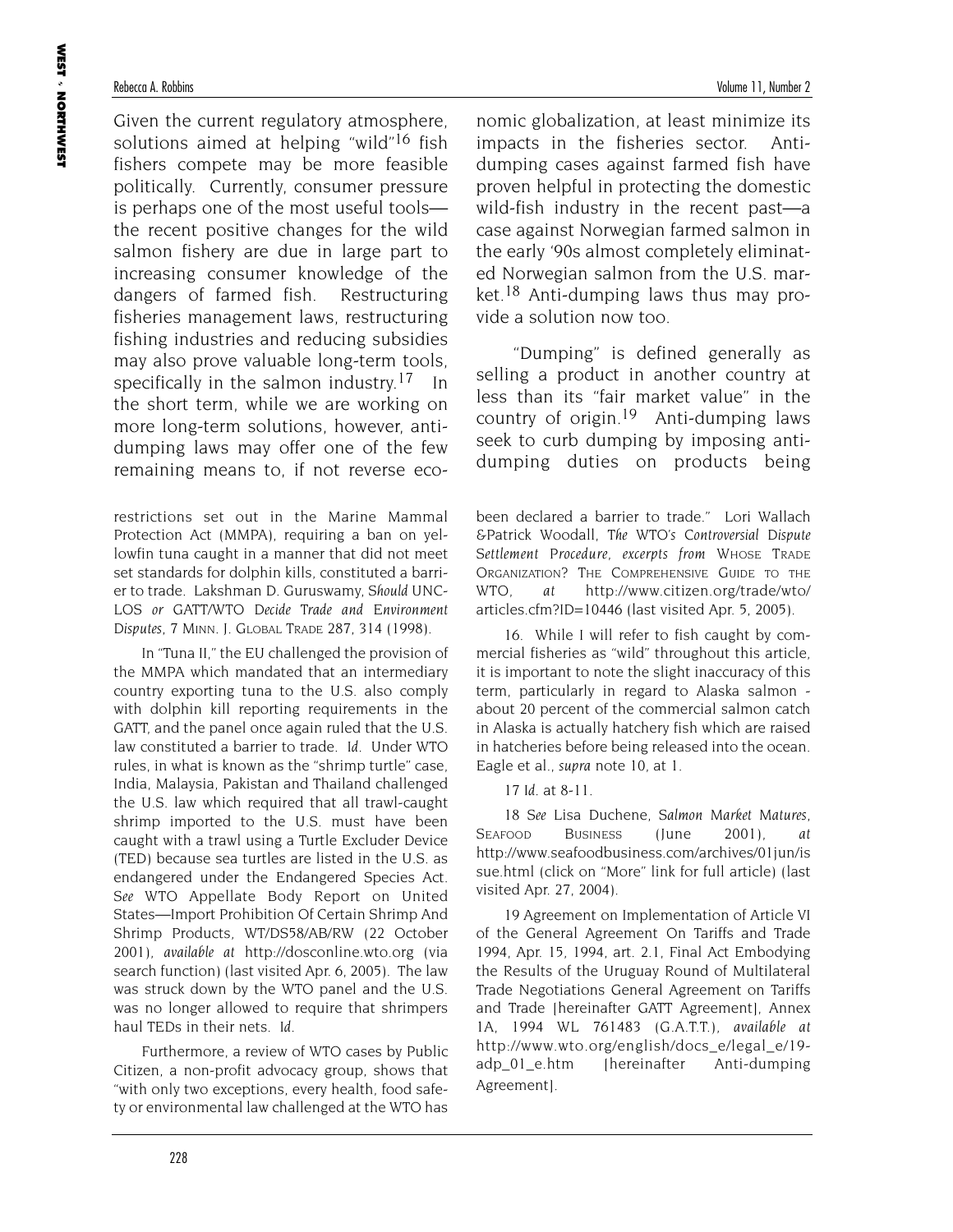dumped on the market. Not surprisingly, anti-dumping laws, as currently constructed, are being challenged as a "protectionist" measure and are targeted for reform on the Doha agenda, an agenda of decisions to be made in the ongoing round of WTO negotiations that was adopted at the WTO ministerial meeting in Doha, Qatar, in 2001.20 The reform agenda is aimed primarily at U.S. laws, since the U.S. is the leading initiator of anti-dumping investigations. Anti-dumping laws, while criticized as protectionist, may in fact serve as a way to assist impacted traditional fishing communities, and in doing so, may save communities around the world from the environmental, social and human rights impacts of aquaculture.

This note will examine the potential usefulness of U.S. and WTO anti-dumping laws in protecting marine resources and traditional fishing communities. I will examine the value of traditional fisheries and the harms inherent in present-day aquaculture techniques in Part II, U.S. and WTO anti-dumping laws in Part III, and the applicability of anti-dumping laws to wildcapture fisheries in general and the Alaska salmon industry in particular in Part IV to answer the question: can anti-dumping laws help protect traditional fishers and the environment?

# **II. Aquaculture: A Poor Substitute for Traditional Fisheries**

In recent decades aquaculture has taken a place in the market as a primary means of seafood production—farmed salmon production has increased by five times since the late  $1980s$ <sup>21</sup> While aquaculture arose in part in reaction to ever-

20. *See* WTO Doha Ministerial Declaration, WT/MIN(01)/DEC/1, ¶ 28 (Nov. 20, 2001), *available at* http://docsonline.wto.org/ (via search function) (last

diminishing ocean stocks, it has also been pushed by the World Bank and the IMF internationally as a source of export "cash crops" that developing countries can sell to raise money to pay back their development loans.<sup>22</sup> While now a substantial component of the global seafood industry, aquaculture is itself laden with environmental problems and is thus an unacceptable substitute for fish harvested in a sustainable manner by traditional fishers. The corporate-dominated aquaculture industry is likewise an unacceptable substitute for the cultural and social benefits traditional fisheries provide to their communities.

# **A. Environmental Impacts of Aquaculture**

The environmental harms in fish farming include harm to water quality, threats to wild stocks, and genetic contamination. First, because farmed fish are for the most part held in pens in the ocean, everything in the pens has the potential to pollute the surrounding ocean as well. Excess food and all waste from the pens enters the ocean ecosystem, and the effluent released from a salmon farm is no small amount:

> A salmon farm of 200,000 fish releases an amount of nitrogen, phosphorous, and fecal matter roughly equivalent to the nutrient waste in the untreated sewage from 20,000, 25,000, and 65,000 people, respectively. Many farms in the Pacific Northwest contain four to five times that number of fish. In 1997, 4 out of about 12 salmon farms in Washington discharged

visited Apr. 5, 2005) [hereinafter Doha Declaration].

- 21. Naylor et al., *supra* note 5, at 18, 19.
- 22. *See* Alfredo Quarto, *supra* note 7.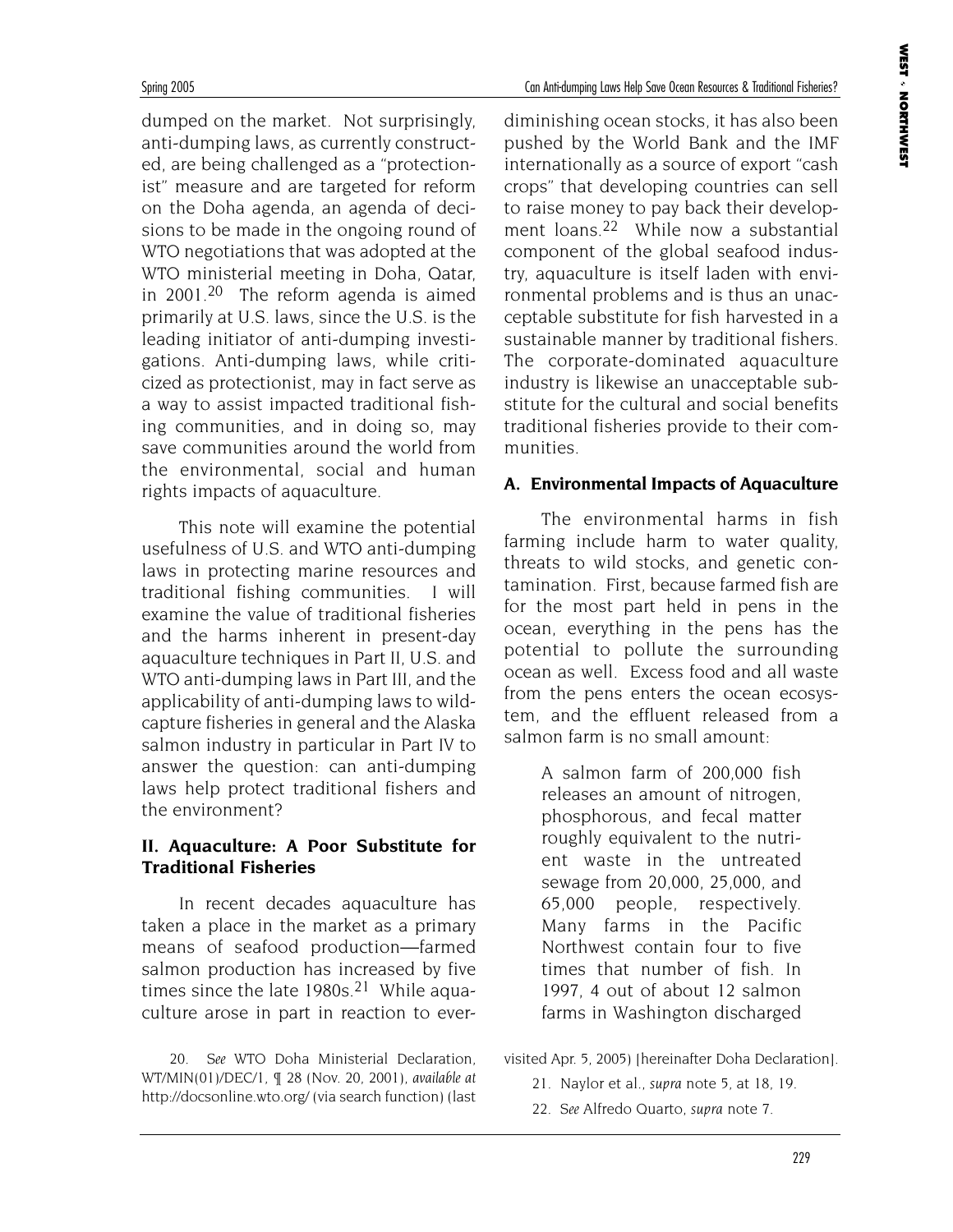almost as many 'total suspended solids' into Puget Sound as the sewage treatment plant serving Seattle.23

Beyond the water contamination from effluent, salmon farms also pollute the ocean with "antibiotics and other drugs, pesticides, feed additives, paints used on net cages and boats to prevent marine growth (antifouling paints), and disinfectants," all of which contaminate the surrounding ecosystem.<sup>24</sup> These releases pose a threat to native wild fish stocks as well as other native species.

Of potentially greater threat to wild stocks, however, is the threat posed by escaped farmed fish. These netpen escapees not only compete with wild fish for food, but can cause irreparable genetic contamination when they breed with wild stocks.<sup>25</sup> Because wild stocks are distinguished in part by their genetic make-up, breeding with farmed fish threatens the very existence of the species.26 The threat to wild species is so great that in June 1997 the Washington State Pollution Control Hearings Board designated escaped farmed Atlantic salmon as a "living pollutant."<sup>27</sup> This threat would be compounded if genetically engineered fish were introduced—a likely proposition since at this point in

23. *Id.* (quoting REBECCA J. GOLDBURG ET AL., PEW OCEANS COMMISSION, MARINE AQUACULTURE IN THE UNITED STATES: ENVIRONMENTAL IMPACTS AND POLICY OPTIONS*,* (2001), *available at* http://www.pewtrusts. org/pdf/env\_pew\_oceans\_aquaculture.pdf (last visited Apr. 5, 2005)).

24. Oceana, *Ocean Threats: Farmed Salmon, at* http://northamerica.oceana.org/index.cfm?section ID=11&fuseaction=3&pageID=923 (last visited Apr. 5, 2005).

25. OTTO E. LANGER, DAVID SUZUKI FOUNDATION, IS THERE A BOTTOM LINE IN THE WILD SALMON – FARMED

time at least one company has an application pending with the FDA requesting approval to sell genetically engineered fish as food products. According to the Center for Food Safety, the genetically engineered salmon currently being reviewed by FDA is genetically engineered to grow as much as ten to thirty times faster than normal salmon.28

Wild salmon are also threatened by the spread of disease from salmon farms. According to the ocean conservation group, Oceana, "[w]herever there are salmon farms, there have been epidemic outbreaks of the salmon-specific salmon louse *Lepeophtheirus salmonis*. Entire runs of salmonids . . . have been harmed by sea lice proliferation near salmon farms in Ireland, Scotland and Norway."29 The problem is compounded by the fact that salmon farming operations are oftentimes located in the paths of migrating wild salmon, which ensures that wild salmon will pass by farms and face exposure to disease.

Finally, aquaculture may actually increase pressure on other fish stocks. According to Oceana, "[i]t takes two to five pounds of other ocean fish, such as herring and anchovy to make the feed necessary to produce one pound of farmed salmon. For this reason, farming salmon

27. Editorial, *'Polluting' Salmon No Joke*, SEATTLE POST-INTELLIGENCER, June 24, 1997, at A8.

28. *See* Center for Food Safety, *Genetically Engineered Fish*, *at* http://www.centerforfoodsafety. org/geneticall3.cfm (last visited Apr. 24, 2005).

29. Oceana, *supra* note 24*.*

SALMON DEBATE? A TECHNICAL OPINION 3 (2003), *available at* http://www.davidsuzuki.org/files/Oceans/ March03Ottotechnicalpaper.pdf (last visited Apr. 24, 2005).

<sup>26.</sup> *Id.*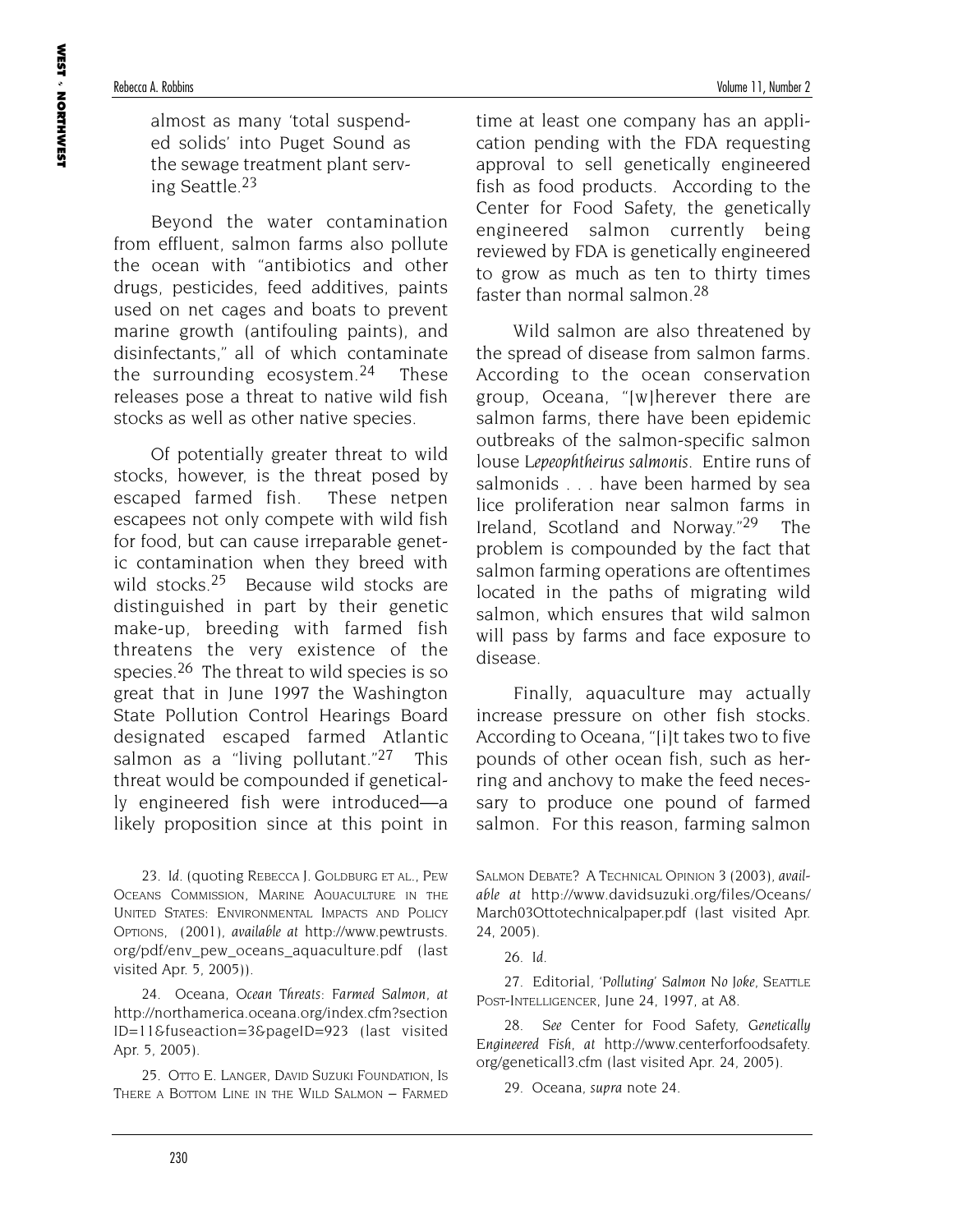creates a net global protein loss as most of the fish used to make feed pellets are high quality protein fit for human consumption."30 This means that while pressure on wild salmon stocks may be alleviated, pressure on small fish stocks used to create fishmeal and fish oil will, in fact, increase, causing incalculable damage both to those fish stocks and to the interdependent ecosystem of which they are a part.31

# **B. Social & Cultural Benefits of Traditional Fisheries**

Aside from the environmental impacts of aquaculture, traditional fisheries also serve important cultural and community roles that would be obliterated by a full-scale adoption of aquaculture.32 Fisheries are a vital part of the cultural make-up of many coastal communities and a central part of the identity of fishing towns. Few Alaskans are unaware of what fish are running in the summer, and coastal communities from Maine to Florida base their very identities on fishing culture. For native communities, fish play an even more important role, and in some rural areas, fishing provides the only income available.33 Furthermore, in fishing communities, fisheries themselves support a vast web of support services—

30. *Id.*

31. Naylor et al., *supra* note 5, at 18, 31.

32. Note that commercial fisheries are by no means devoid of environmental impacts—salmon processing plants, for instance, create huge amounts of waste and are responsible for Clean Water Act violations. On the whole, however, at least in the case of Alaska salmon, the environmental impacts are far less than those of aquaculture. Eagle et al. *supra* note 10, at 9.

33. Commercial salmon fishing in the Yukon-Kuskokwim area, for instance is the only source of income and has been so for centuries. *Id.*at 3*.*

local grocery stores, restaurants, and fishing supply stores among many others depend on fishers's business.

Aquaculture, on the other hand, is the epitome of the faceless corporation. Worldwide aquaculture production is controlled almost entirely by a handful of multinational corporations (MNCs), many operating on foreign soil.34 These MNCs are also highly vertically integrated—for instance, one company, Nutreco, "controls 40 percent of the world fish feed market."35 Thus, unlike traditional fisheries which often support entire communities, aquaculture largely supports only the  $MNCs.$ <sup>36</sup>

Aquaculture also poses significant community and human rights concerns. In Chile, one of the leading importers of farmed salmon to the U.S., salmon is mostly farmed in the Lakes Region.<sup>37</sup> Production costs are minimal both because Chilean salmon farms are subject to even lower environmental standards than those in the U.S. and because labor is so inexpensive. $38$  While globalization was supposed to increase incomes, the average wage for a Chilean salmon farm worker in 2001 was \$199/month while the poverty level for a family of four in Chile that year was  $$240^{39}$ —far from the high

34. Naylor et al., *supra* note 5, at 21. "The firms include Nutreco (based in the Netherlands), Pan Fish, Fjord Seafoods, and Cermq (based in Norway), Stolt-Nielsen (based in Luxembourg), and George Weston (based in Canada). *Id.*

37. Neal Gilbertsen, *The Global Salmon Industry and its Impacts in Alaska*, ALASKA ECONOMIC TRENDS, Oct. 2003, at 5.

38. *Id.*

39. *Id*. at 6.

<sup>35.</sup> *Id.*

<sup>36.</sup> *Id.*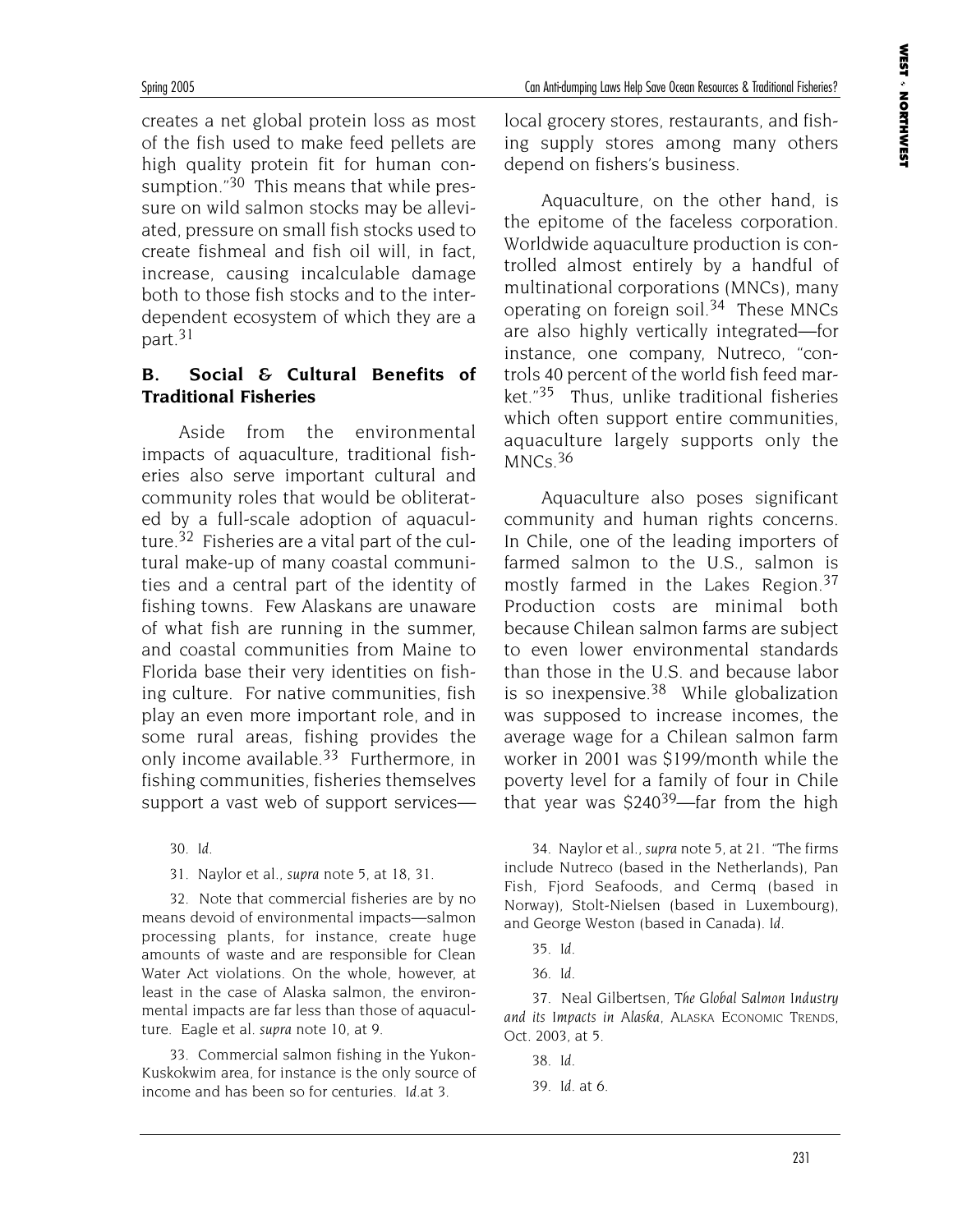standard of living promised by globalization's advocates.

There is also significant concern about the morality and efficacy of farming fish such as salmon solely for export. Many proponents of aquaculture tout it as a way to end world hunger. There are two inherent problems with this claim, however. First, farmed salmon is rarely consumed in salmon-producing countries such as Chile, and the industry exists almost solely for export.<sup>40</sup> This sort of export-based fish production really only feeds already protein-glutted developed countries: no starving developing country is receiving a regular shipment of shrimp and salmon.41 Second, because farming carnivorous fish requires using other fish as a food source, overall this does little to increase protein production and is, at best, an incredibly inefficient way to produce food. As Michael Weber says, "Feeding fish that we don't care for to fish that we like does little for world hunger."42

More importantly, while this sort of arrangement may create more food supplies and, if these supplies were distributed evenly, more food security, the move towards aquaculture and away from traditional fishing does little for food sovereignty. Food sovereignty has been advocated for in the farming community as "the right of local farmers to grow food for local consumers and the ability of each country to produce enough food to feed its own people."43 Food sovereignty then,

40. *See* INTRAFISH, *40 percent growth in Chile's production, at* http://www.intrafish.com/intrafish-analysis/chile\_15-11-2000\_eng/feat04.php (last visited Apr. 27, 2005).

41. *See* Rick Boychuk, The Blue Revolution, NEW INTERNATIONALIST No. 234 (Aug. 1992), *at* http://www.newint.org/issue234/blue.htm (last visited Apr. 27, 2005)*.*

focuses not only on the right to have food to eat, but the right to produce that food for one's own community or country. This concept takes the emphasis away from large corporations producing food on a large scale, as in aquaculture, and places it on each community producing its *own* food to meet its needs.

Overall, from an environmental, social and cultural standpoint, traditional fisheries offer a viable and essential alternative to industrial fishing and aquaculture. Divorced from the profit requirements to which corporations must adhere (as many aquaculture operations do), small boat fishermen are more able to consider other values as they operate their businesses. As members of the communities in which they fish, traditional fisher people are more likely to be conscious of using sustainable fishing methods since destroying habitat this year means fewer fish next year.

# **III. Anti-dumping Laws**

While traditional fishing offers an environmentally and socially preferable alternative to aquaculture and industrial fishing, traditional fishers are at a constant competitive disadvantage particularly when it comes to aquaculture. Economies of scale, and the differences in cost between equipment used by traditional fishers and large aquaculture operations mean that wild-caught fish and farmed fish will rarely cost the same to

42. MICHAEL L. WEBER, FARMING SALMON: A BRIEFING BOOK, *Aquaculture* (1998), *available via* the web page of the SeaWeb Aquaculture Center at http://www.seaweb.org/resources/sac/reports. shtml (last visited Apr. 27, 2005).

43. Press Release, Foodfirst, Food Sovereignty: Global Rallying Cry of Farmer Movements (Dec. 3, 2003) (on file with author).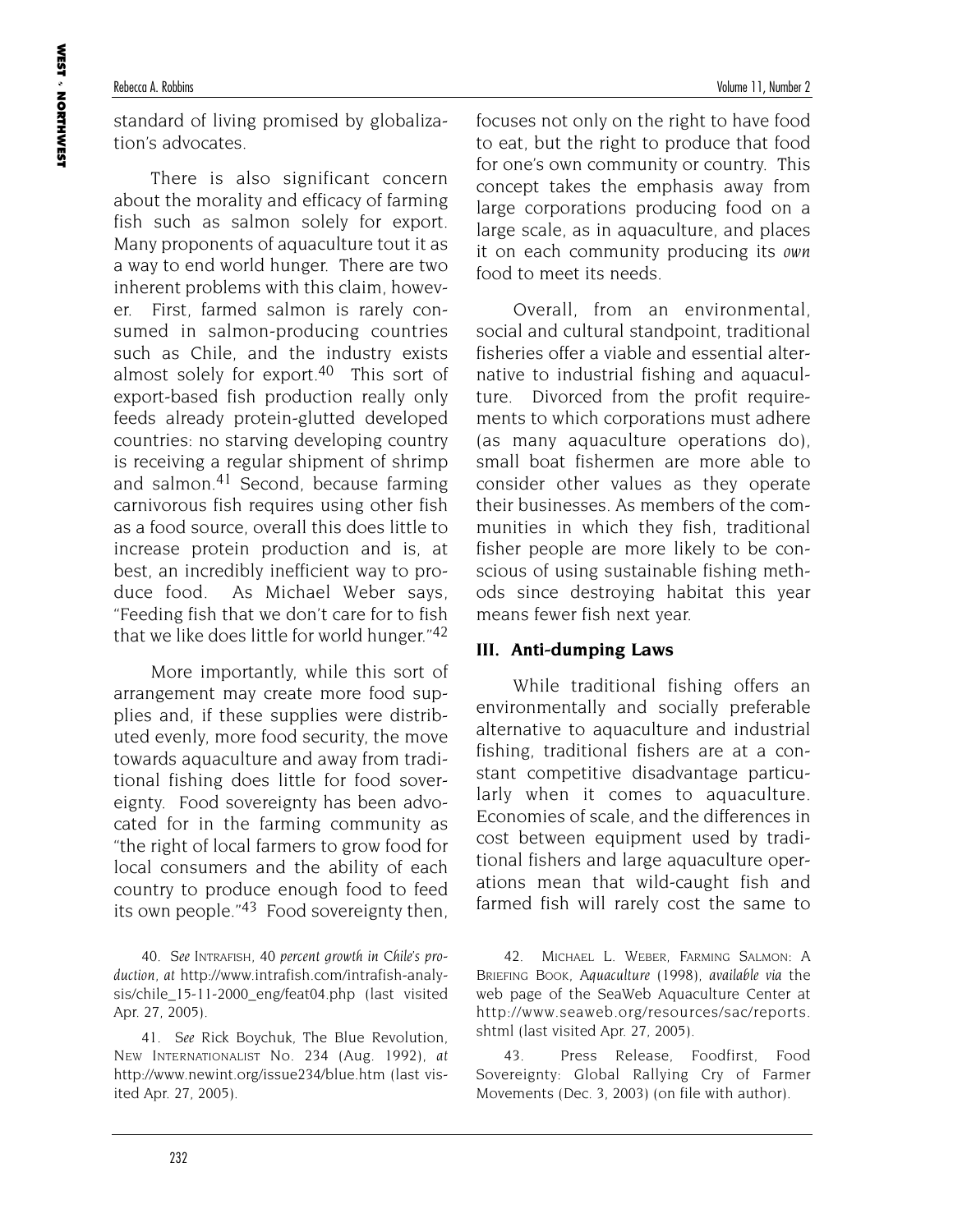produce. Furthermore, as supply increases due to aquaculture production, prices decline due to the laws of supply and demand.44 The environmental costs associated with aquaculture are almost completely externalized,<sup>45</sup> giving these products a falsely low price. Traditional fishers livelihoods are threatened when the price charged for farmed fish is lower than the costs involved in catching wild fish. When dumping is occurring, and farmed fish are being sold at a price even below the cost of production, it makes it even harder for traditional fishers to compete. Since, from an environmental standpoint, the wild fish product is much more desirable than the farmed product, protecting traditional fishers helps not only fishing communities, but ocean resources as well. Anti-dumping laws can help traditional fishers where imported fish products are being sold at a lower price in the U.S. than in the country of origin.

Anti-dumping laws exist on both the domestic and global level. While an antidumping case is first brought domestically, it can be challenged in the WTO if the country accused of dumping feels the anti-dumping laws were applied in a manner inconsistent with WTO law.

# **A. Anti-dumping Laws in Global Trade: A Brief History**

While anti-dumping laws, both in the WTO and nationally, may be subject to criticism, they are certainly no new feature to the global trading system. As the world gradually became more globalized towards

44. Eagle et al., *supra* note 10, at 4.

45. Externalization refers to the economic process by which costs (here environmental costs) are not reflected in the price of a good and are instead "external" to that cost.

46. TERENCE P. STEWART ET AL., ANTI-DUMPING 8 (1994).

the end of the nineteenth century, national concern for the potential impacts international trade would have on domestic industries led many countries to adopt anti-dumping laws.46 In the early part of the nineteenth century, Canada, New Zealand, and South Africa all adopted antidumping laws, with the United States following soon thereafter.<sup>47</sup> Germany, with its emerging industrial capabilities in the pre-World War I days, presented a particular threat. More than one country, unequipped with anti-dumping laws, found itself a target of German dumping.<sup>48</sup> After the war, countries removed their protectionist barriers to some degree, but Australia, Great Britain, New Zealand and the United States not only kept their anti-dumping statutes on the books, but strengthened them, while Canada kept its earlier legislation.<sup>49</sup> Not surprisingly, these early institutors of anti-dumping policies have been the most frequent bringers of anti-dumping actions: since 1979, when the Tokyo Round Antidumping Code was adopted, Australia, the European Union, the USA and Canada "were responsible for bringing more than 90 percent of all such action by GATT members."50 Anti-dumping laws were included in the original 1947 General Agreement on Tariffs and Trade (GATT) as the Agreement on Implementation of Article VI and the Agreement on Subsidies and Countervailing Measures.<sup>51</sup> The "Kennedy" Round" of GATT negotiations, which began in 1963, included negotiations on antidumping, resulting in the 1968 Agreement on the Implementation of Article VI.52

- 47. *Id.* at 9.
- 48. *Id.*
- 49. *Id.* at 13.

50. KEITH STEELE, ANTI-DUMPING UNDER THE WTO: A COMPARATIVE REVIEW 2 (1996).

- 51. *Id.*
- 52. STEWART ET AL., *supra* note 46, at 48.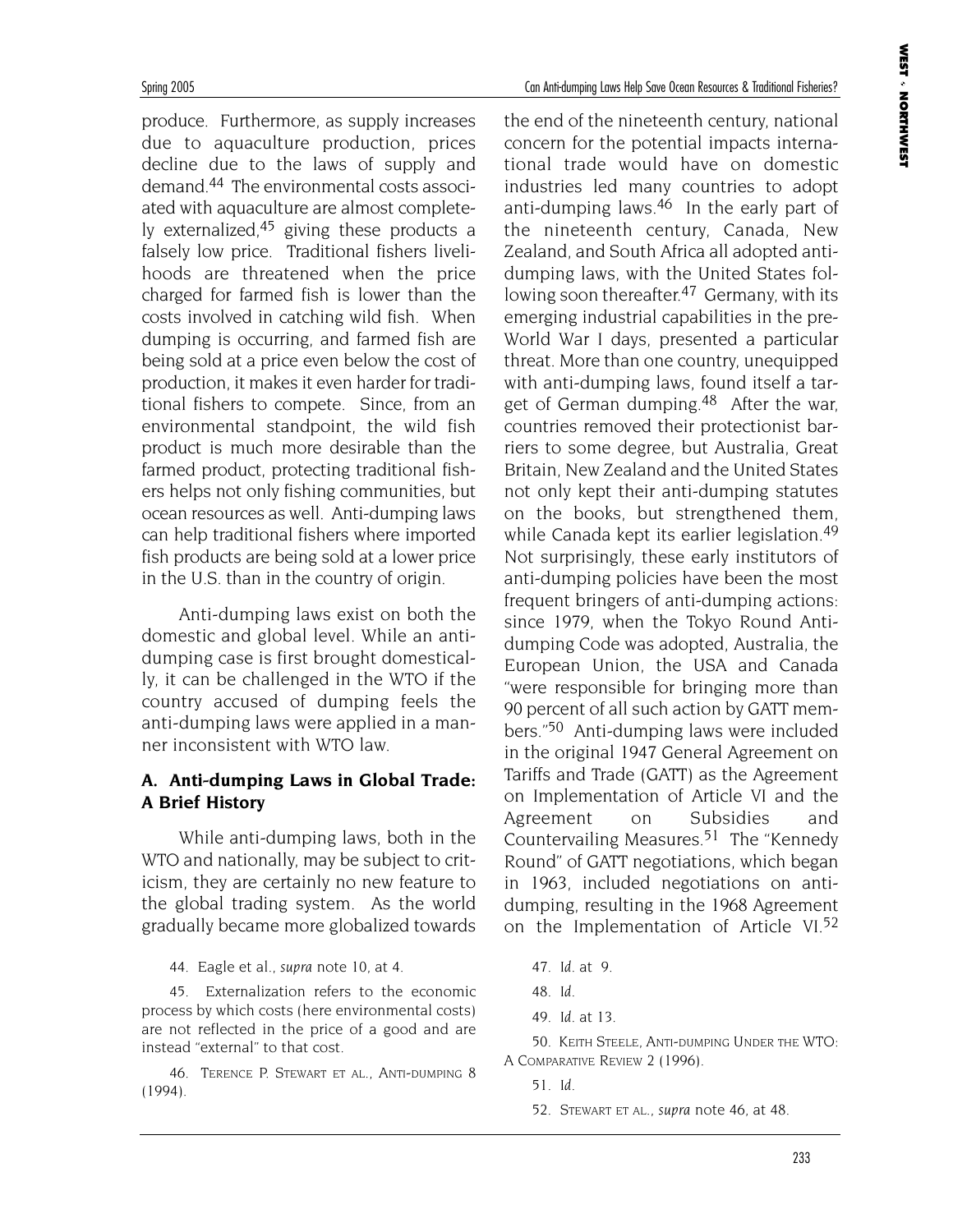# Rebecca A. Robbins **Volume 11**, Number 2

Anti-dumping was also addressed in the Tokyo Round of negotiations, which lasted from 1973 to 1979, culminating in the adoption of a new code in 1979.<sup>53</sup>

# **B. Anti-dumping Laws in the GATT/WTO**

The Agreement on Implementation of Article VI of GATT 1994 (Anti-Dumping Agreement) governs anti-dumping in the WTO today.<sup>54</sup> The GATT anti-dumping laws are very similar to U.S. anti-dumping laws, discussed below. In brief, the Anti-Dumping Agreement sets out that dumping will be considered to exist if "the export price of the product exported from one country to another is less than the comparable price, in the ordinary course of trade, for the like product when destined for consumption in the exporting country."55 For purposes of the agreement, a "like product" is considered to be an identical product, "i.e. alike in all respects" or, "in the absence of such a product, another product which, although not alike in all respects, has characteristics closely resembling those of the product under consideration."56 Furthermore, an anti-dumping suit requires injury to the domestic industry in question. Under WTO rules, injury is determined by looking at both "*(a)* the volume of the dumped imports and the effect of the dumped imports on prices in the domestic market for like products, and *(b)* the consequent impact of these imports on domestic producers of such products."57 An anti-dumping margin is determined by

- 54. Anti-dumping Agreement, *supra* note 19.
- 55. *Id.* art. 2.1.
- 56. *Id.* art. 2.6.
- 57. *Id.* art. 3.1.
- 58. *Id.* art. 2.4.2.
- 59. *Id.*

comparing a "weighted average normal value" of prices in the home country to a "weighted average of prices of all comparable export transactions," or by a comparison of these two values on a "transactionto-transaction" basis.<sup>58</sup> A weighted average normal value may also be compared to "prices of individual export transactions" if there is a significant reason to do so, i.e., if the authorities find a pattern of export prices that differ significantly among different purchasers, regions or time periods, and if an explanation is provided as to why such differences cannot be taken into account appropriately by the use of a weighted average-to-weighted average or transaction-to-transaction comparison."59

Anti-dumping rules have been a hotly disputed issue virtually from the inception of a global trading system, and have recently made headlines along with related laws regarding safeguards, subsidies and countervailing duties in recent days with WTO appellate body rulings on U.S. imposition of safeguards against steel and U.S. anti-dumping duties against Canadian softwood lumber.<sup>60</sup> The Doha Declaration contains an explicit directive for the WTO to review anti-dumping rules in its future negotiations.<sup>61</sup> Paragraph 28 of the Doha Declaration directs that the negotiations in this area should be "aimed at clarifying and improving disciplines" while "preserving the basic concepts, principles and effectives of . . . [the Agreements on Implementation of Article

60. *See* WTO Dispute Panel Reports on United States – Definitive Measures on Imports of Certain Steel Products WT/DS248/R; WT/DS249/R; WT/DS251/R; WT/DS252/R; WT/DS253/R; WT/DS254/R; WT/DS258/R; WT/DS259/R (July 11, 2003), *available at* http://docsonline.wto.org (via search function) (last visited Apr. 5, 2005).

61. *See* Doha Declaration, *supra* note 20, ¶ 28.

<sup>53.</sup> *Id.* at 53, 74.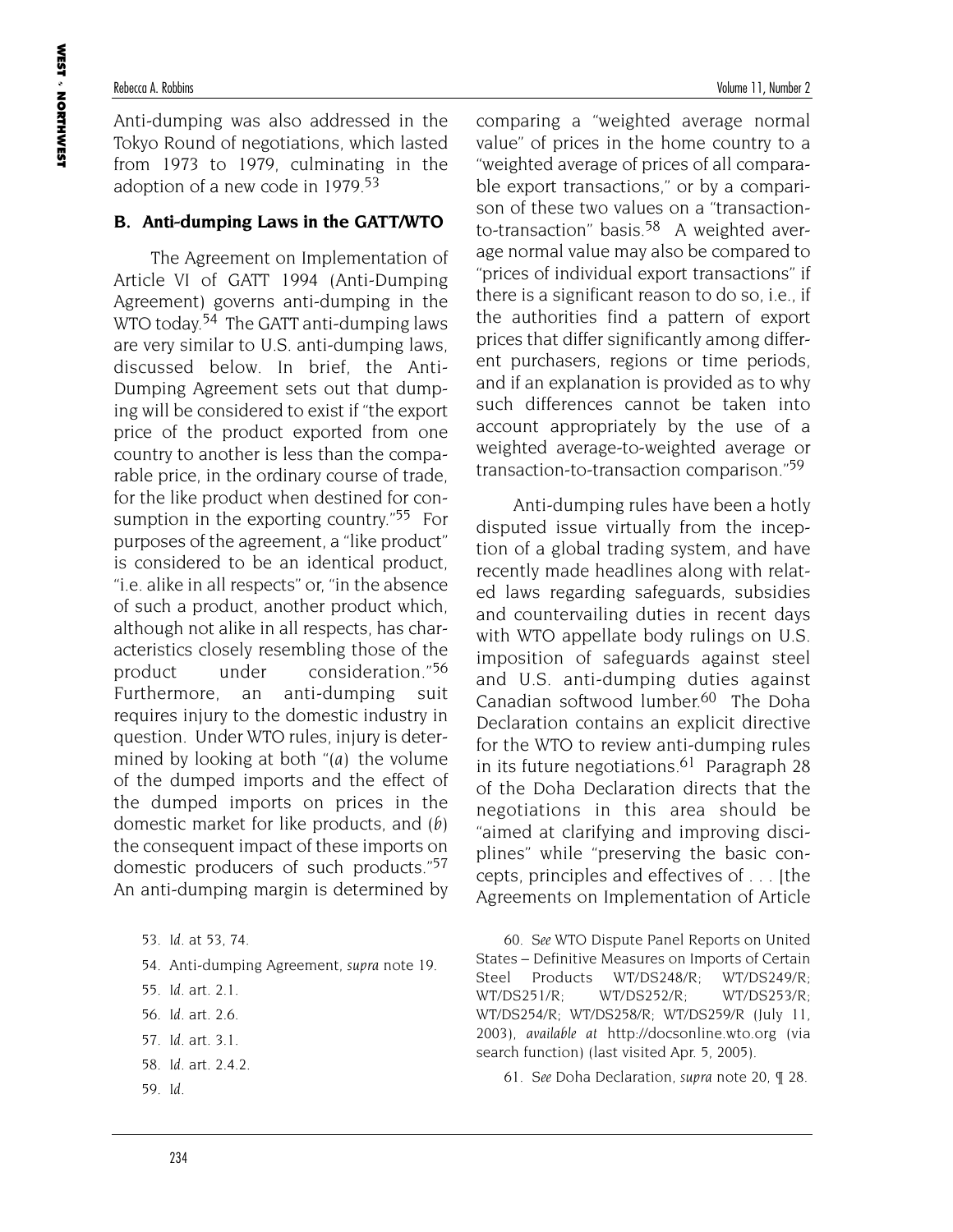**WEST** 

NORTHWEST

Spring 2005 Can Anti-dumping Laws Help Save Ocean Resources & Traditional Fisheries?

VI of the GATT 1994 and on Subsidies and Countervailing Measures] and their instruments and objectives."62

While anti-dumping has made it on to the Doha agenda, there is some question as to whether negotiations or any sort of serious reforms will take place, particularly after the collapse of negotiations in Cancún. The concerns raised during the Tokyo Round of WTO negotiations in the early 1990s, that no compromise would be reached between the pro-dumping-law U.S. and the rest of its trading partners, thereby endangering the success of the entire negotiating round, are still very much valid fears today.<sup>63</sup> While fewer anti-dumping investigations were initiated in 2003—during the period from January 1 to June 30, 2003, WTO member countries have initiated 79 anti-dumping investigations, as compared to 149 in the same time period in 2002—the U.S. is still the leading user of anti-dumping rules, having brought 16 investigations thus far.<sup>64</sup> During the second half of the year, from July 1 to December 31, 2003, 115 investigations were initiated, down from 161 the previous year, but India was the leading initiator of anti-dumping suits (33) with the U.S. coming in second with 21 investigations.65 Support within the U.S. for anti-dumping laws is strong, in part because such a wide range of constituents

62. *Id.*

63. STEWART ET AL., *supra* note 46, at 53 (citing J. F. BESELER & A.N. WILLIAMS, ANTI-DUMPING AND ANTI-SUBSIDY LAW: THE EUROPEAN COMMUNITIES 14 (1986)).

64. Press Release, WTO, WTO Secretariat Reports Significant Decline in New Anti-dumping Investigations, (24 Oct. 2003), *at* http:// www.wto.org/english/news\_e/pres03\_e/pr362\_e.ht m (last visited Apr. 24, 2005).

65. *Id.*

66. H.R. Con. Res. 262, 107th Cong. (2001) (enacted).

depends on the laws. As U.S. trade representatives were negotiating in Doha, the House of Representatives passed House Resolution 262, stating that the U.S. Trade Representative's (USTR) negotiations "should preserve the ability of the United States to enforce rigorously its trade laws."<sup>66</sup> The trade promotion authority enacted by Congress in August 2002 explicitly mandates the preservation of anti-dumping laws so "U.S. workers, agricultural producers, and firms can compete fully on fair terms."<sup>67</sup> And, in May of 2001, 62 senators signed a letter instructing the president not to allow negotiations on anti-dumping laws to be part of the Doha agenda.<sup>68</sup> Lawmakers were understandably displeased when anti-dumping did make its way onto the negotiating table. Max Baucus, Democratic Senator from Montana, and then-chairman of the Senate Finance Committee, reinforced the validity of anti-dumping laws to "promote free trade by attacking unfair practices" and expressed his displeasure with the USTR's work: "I understand that this is a very preliminary stage of negotiations and that no agreement is immediately forthcoming. But these laws should not be on the agenda at all . . . I do not accept the position that it was impossible to launch a round without negotiating on trade  $laws."69$ 

67. Trade Act of 2002, Pub. L. No. 107-210, § 2102(b)(14)(A), 116 Stat. 933 (2002).

68. Public Citizen, *What Really Happened at the WTO Qatar Ministerial: U.S. Concedes Everything and Gets . . . What?*, *at* http://www.citizen.org/trade/wto/ Qatar/articles.cfm?ID=6531 (last visited Apr. 24, 2005).

69. Bruce Odessey*,* U.S. Department of State International Information Programs, *Democrats Frustrated at WTO Negotiations on U.S. Antidumping Law,* (Feb. 6, 2002), *at* http://usinfo.state.gov/ ei/Archive/2003/Dec/31-181241.html (last updated Dec. 31, 2003) .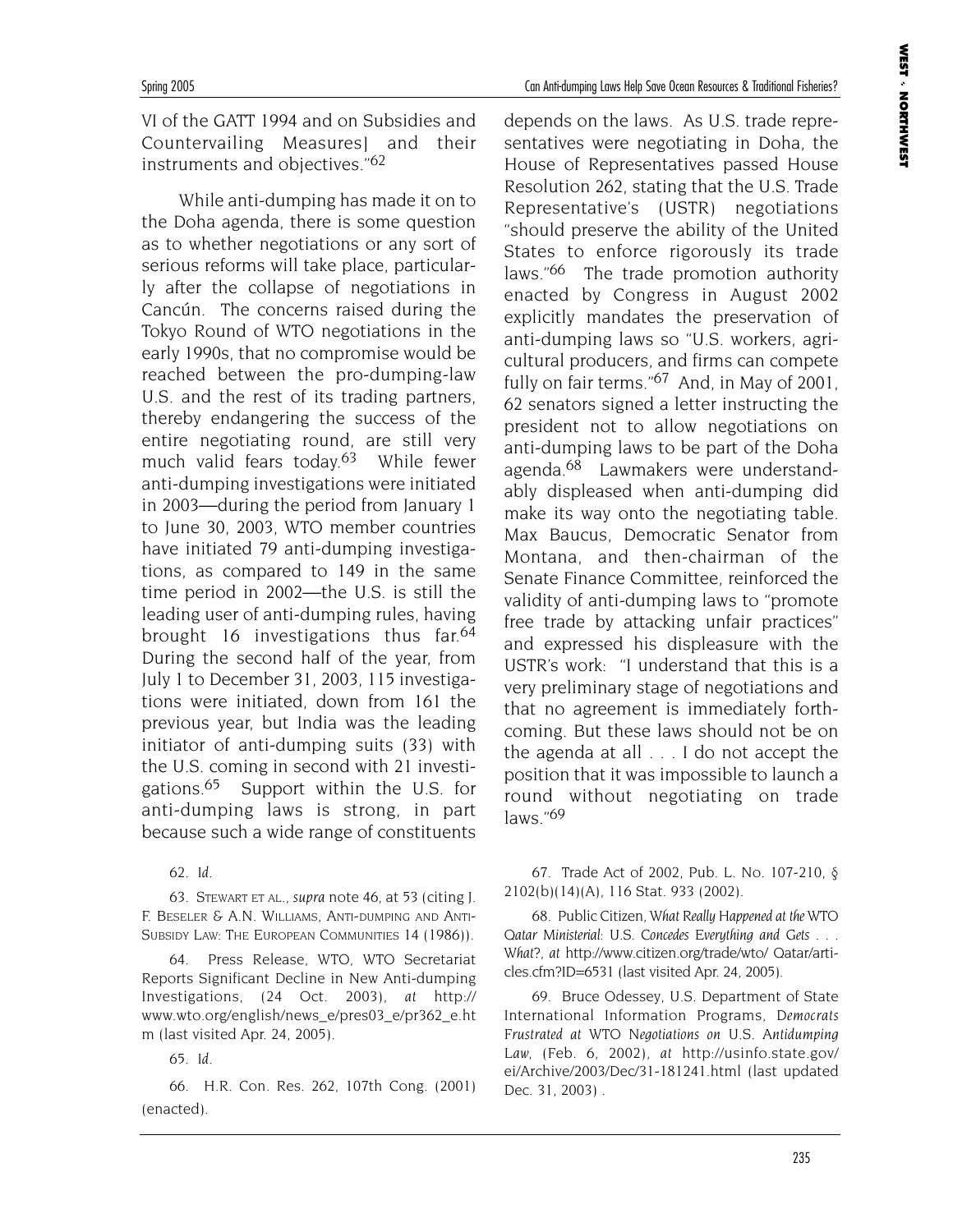While the U.S., as the principal instigator of anti-dumping investigations is largely opposed to re-formulating the anti-dumping agreement in the WTO, many other parties to the WTO, as well as some constituents in the U.S., support reformation of the WTO rules, often explicitly to force the U.S. to change its methodologies.<sup>70</sup> The so-called "Friends of Anti-dumping," which is composed of Brazil, Colombia, Costa Rica, Hong Kong, China, Israel, Japan, Korea, Mexico, Norway, Chinese Taipei, Singapore, Switzerland, Thailand and Turkey, seek to reform anti-dumping rules so as to "prevent abuse."71 Many countries see the U.S.'s strong anti-dumping rules as an inappropriate protectionist measure. The WTO, of which the U.S. is one of the most powerful members, forces member countries to open up their trading borders.<sup>72</sup> However, according to Alejandor Jara, Chilean Ambassador to the WTO, these laws are inherently contradictory: "We have been told that we should open our industry and diversify and we have done it, but every time you become successful in a particular sector, it is likely that you will be slapped with anti-dumping duties."73 At the same time, there is much criticism of the duplicity of U.S. anti-dumping policy: while the U.S. is

70. *See, e.g.,* BRINK LINDSEY & DAN IKENSON, CATO INSTITUTE, REFORMING ANTI-DUMPING AGREEMENT: A ROAD MAP FOR WTO NEGOTIATIONS (2002), *available at* http://www.freetrade.org/pubs/pas/tpa-021.pdf (last visited Apr. 24, 2005).

71. International Center for Trade and Sustainable Development (ICTSD), *Rules Negotiating Group Tackles Anti-dumping, Fisheries Subsidies*, 7 BRIDGES 5 (Feb. 12, 2003), *at* http://www.ictsd.org/ weekly/03-02-13/story5.htm (last visited Apr. 24, 2005).

72. See the WTO website at www.wto.org.

73. ICTSD, *Rules Negotiating Group Tackles Anti-*

actively dumping agricultural products on markets throughout the world, it is simultaneously prosecuting other countries (sometimes the very same ones on whose markets the U.S. is dumping agricultural products) for dumping products on the U.S. market.74

# **C. Anti-dumping Laws in the United States**

While an anti-dumping suit may ultimately need to pass WTO scrutiny, it must first be heard in the domestic legal system. Thus, a case involving anti-dumping duties designed to protect domestic fishers would first be heard in U.S. courts. The U.S. anti-dumping system is the subject of much controversy, in part because the U.S. is one of the principal instigators of anti-dumping suits. Anti-dumping legislation in the U.S. dates back to the Antidumping Act of 1916, which provided for damages against parties who dumped imported goods on the U.S. market with intent to injure U.S. producers.<sup>75</sup> In 1921, a new anti-dumping act was passed, assigning anti-dumping investigations to the Department of the Treasury.<sup>76</sup> This act also served as the foundation for antidumping laws in the GATT, and the U.S. "adopted the revised GATT anti-dumping code in passing the Trade Agreements Act

*dumping, Fisheries Subsidies, supra* note 71.

74. *See* INSTITUTE FOR AGRICULTURE AND TRADE POLICY (IATP), UNITED STATES DUMPING ON WORLD AGRICULTURAL MARKETS (2003), *available at* http://www.tradeobservatory.org/library.cfm?refID= 25825 (last visited Apr. 24, 2005).

75. UNITED STATES INTERNATIONAL TRADE COMMISSION, ANTI-DUMPING AND COUNTERVAILING DUTIES HANDBOOK, at IV-3 (11th ed. Jan. 2005), *available at* http://www.usitc.gov/trade\_remedy/731 \_ad\_701\_cvd/handbook.pdf (last visited Apr. 6, 2005) [hereinafter USITC ANTI-DUMPING HANDBOOK].

76. *Id.* at IV-4.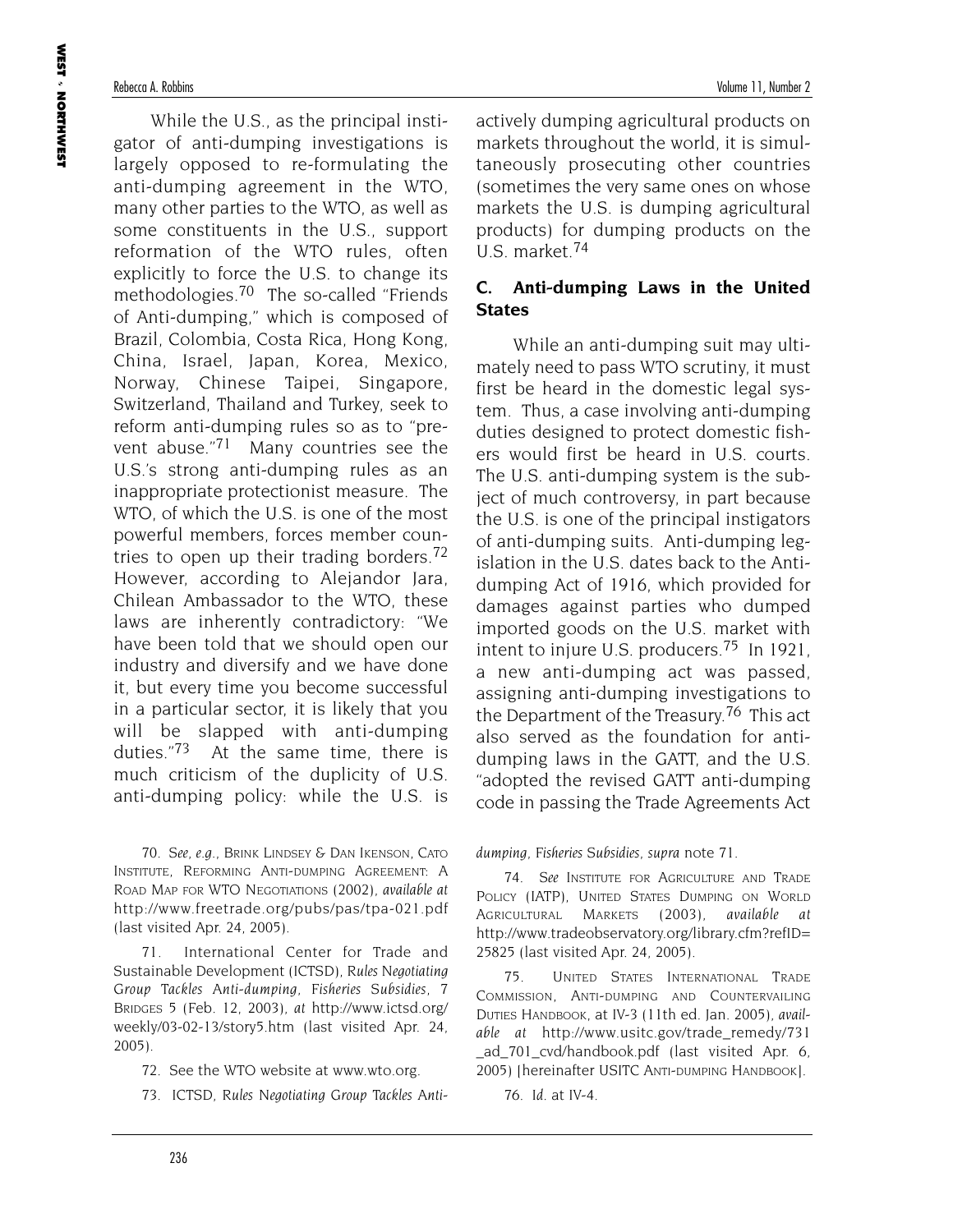**WEST** 

NORTHWEST

Spring 2005 Can Anti-dumping Laws Help Save Ocean Resources & Traditional Fisheries?

of 1979."77 The most recent changes to U.S. anti-dumping laws came with the adoption of the Uruguay Round Agreements Act (URAA).78 The Uruguay Round of negotiations created the WTO and mandates that all members must comply with the Agreement on Implementation of Article VI of GATT, and the U.S. adopted this into its own laws in passing the URAA.79

U.S. anti-dumping laws and the WTO anti-dumping laws are very similar in structure. Section 1673 of Title 19 of the U.S. code allows for the "imposition of antidumping duties" if "a class or kind of foreign merchandise is being, or is likely to be, sold in the United States at less than its fair value" and this sale causes or threatens material injury to a U.S. industry.<sup>80</sup> An anti-dumping investigation is initiated when a petition is filed by domestic producers who "account for at least 25 percent of the total production of the domestic like product" and "account for more than 50 percent of the production of the domestic like product produced by the portion of the industry" filing the petition.81

Once an anti-dumping case has been initiated, the investigation proceeds in two simultaneous phases. In one phase, the International Trade Commission (ITC) determines if there is material injury to

- 79. *Id*.
- 80. 19 U.S.C. § 1673 (1)-(2) (2003).
- 81. *Id.* § 1673(c)(4)(A)(i-ii).

82. IMPORT ADMINISTRATION, UNITED STATES DEPARTMENT OF COMMERCE, IMPORT ADMINISTRATION ANTIDUMPING MANUAL, Intro., at 6-7 (January 22, 1998), *available at* http://ia.ita.doc.gov/admanual/ the domestic industry while, in the other phase, the Department of Commerce ("Commerce") determines whether dumping is occurring.<sup>82</sup> If both findings are affirmative, then dumping is said to be occurring, and anti-dumping duties can be assigned.<sup>83</sup> Both determinations are based on data collected from questionnaires sent to domestic producers, foreign producers, and importers.<sup>84</sup> While neither agency has the authority to force foreign producers to respond, in the absence of such responses, the agencies use "other factors available,"85 which is oftentimes the data supplied in the anti-dumping petition by the domestic industry, data which will almost certainly be unfavorable to the foreign producer.<sup>86</sup>

In making its determination, Commerce determines a "class" of products to be investigated, and from there determines a "like product" which may be a more narrow subset of products than the specified class.<sup>87</sup> A "class" of products to be investigated is based on a five-prong test. Commerce looks at: "(1) The general characteristics of the merchandise; (2) The expectations of the ultimate purchaser; (3) The channel of trade in which the products are sold; (4) The ultimate use of the merchandise; and, (5) The manner in which the products are advertised and displayed."88 As enumerated in section

index.html (last updated Oct. 14, 2004) [hereinafter DOC ANTIDUMPING MANUAL].

- 83. *Id.*, Intro., at 7.
- 84. *Id.*
- 85. *Id.*, Intro., at 8.
- 86. STEELE, supra note 50, at 264.

87. DOC ANTIDUMPING MANUAL, *supra* note 82, Chapter 1, at 16.

88. *Id.,* Chapter 1, at 13-14.

<sup>77.</sup> *Id*.

<sup>78.</sup> *Id*.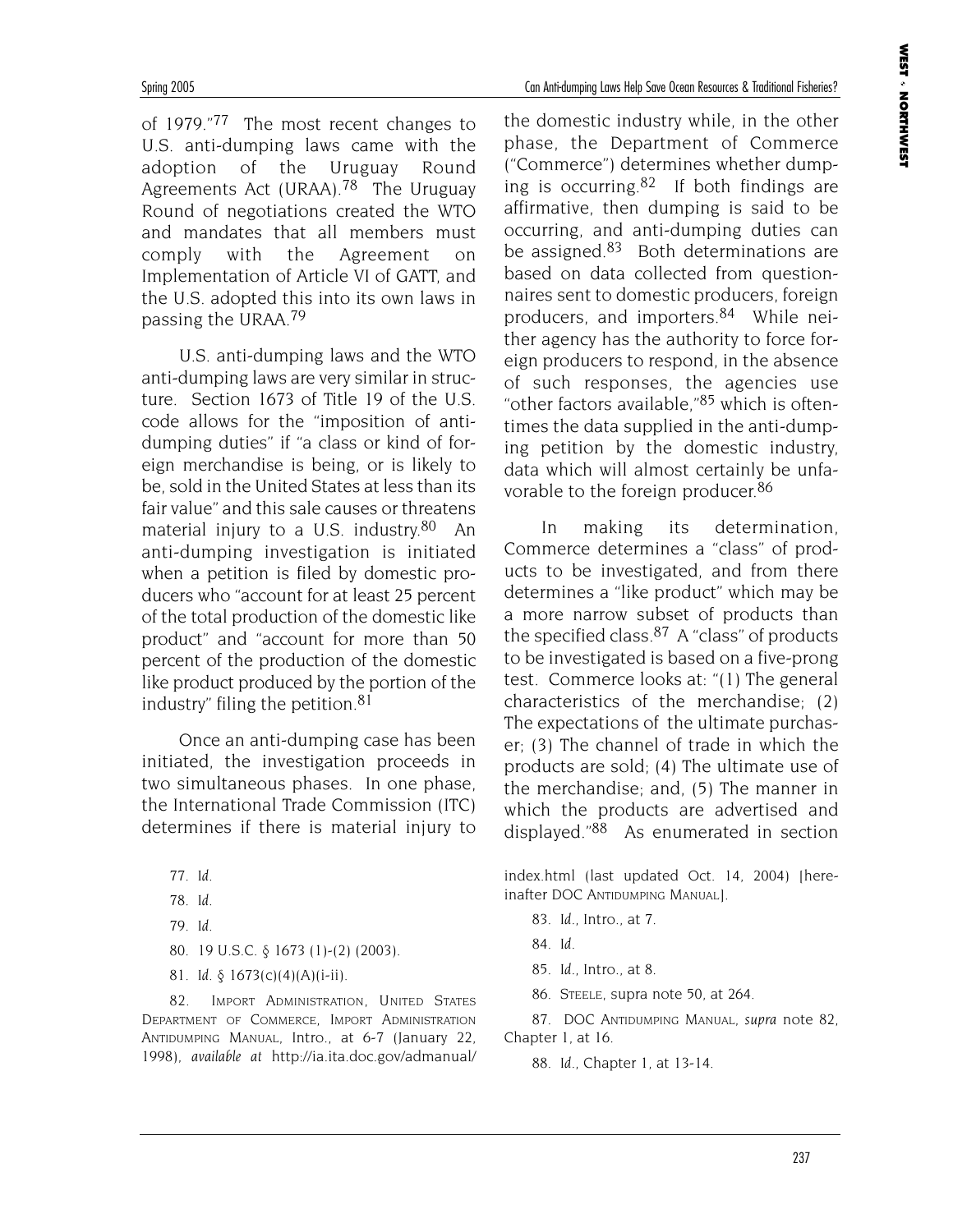### Rebecca A. Robbins **Volume 11, Number 2** and Number 2 and Number 2 and Number 2 and Number 2 and Number 2 and Number 2 and Number 2 and Number 2 and Number 2 and Number 2 and Number 2 and Number 2 and Number 2 and Number 2

1677(10), a "'domestic like product' means a product which is like, or in the absence of like, most similar in characteristics and uses with, the article subject to an investigation under this subtitle."89

Application of the "like product" standard focuses on the uses and functions of a product as much as its physical characteristics. For example, in a recent antidumping investigation against Vietnamese catfish, Vietnamese *basa* and *tra*, which are biologically different species than American catfish, were considered a "like product" because they were used as a substitute for catfish by American restaurants, were often times marketed or sold as catfish, and were packaged in similar manners and quantities.<sup>90</sup> The "like product" in the domestic market, however, only consisted of farmed U.S. catfish, as most responding purchasers of catfish indicated that "'wild' catfish are not substitutable for the imported subject product from Vietnam or farmraised catfish."<sup>91</sup> In a case against Norwegian salmon, however, Pacific salmon and wild salmon were not considered a "like product" to Atlantic farmed salmon from Norway because they differed in terms of physical characteristics, uses, distribution channels, and production processes.92 Evidence that consumers viewed some Pacific salmon as interchangeable with Atlantic salmon was not enough to include it in the "like product" comparison.93 In a recent shrimp antidumping case, however, wild and farmed shrimp were classified as like products.<sup>94</sup> In its preliminary finding, Commerce noted that "whether shrimp is farm-raised or wild-caught is not a physical characteristic of the shrimp, but rather a method of harvesting. Therefore, we have not accepted the additional species classifications proposed by the respondents."95

While the U.S. anti-dumping laws may look relatively innocuous on their face, the manner in which calculations of "dumping margins" are made, and thus determinations about whether dumping is occurring, are the subject of much controversy. A dumping determination is based on a comparison of the price a foreign producer charges for a product on the U.S. market (the export price or constructed export price) to the price they charge for that same product in their home country (the normal value, based on home market, third country, or constructed value).<sup>96</sup>

### 89. 19 U.S.C.S. § 1677(10) (2003).

90. Certain Frozen Fish Fillets from Vietnam, USITC Pub. 3617, Inv. No. 731-TA-1012 (Final), at Views of the Commisssion, Section I.C (Domestic Like Product) (Aug. 2003), *at* 2003 WL 21980351 (U.S.I.T.C.).

91. *Id.* at Part II (Conditions of Competition in the US Market), subsection titled*Wild or Commercially Harvested Catfish*.

92. Fresh and Chilled Atlantic Salmon from Norway, USITC Pub. 2272, Inv. No. 701-TA-454 and 731-TA-454 (Preliminary), at Views of the Commission, Section 1.A (Atlantic versus Pacific Salmon) (Apr. 1990), *at* 1990 WL 710838 (U.S.I.T.C.).

93. See ITC Commissioner Ronald Cass' addi-

tional views: "I do not believe that the record evidence on the like product issue is so clear-cut as to preclude the possibility that the Commission might decide in a final investigation to define the like product more broadly." *Id.* at Additional Views of Vice-Chairman Ronald A. Cass, Section I (Domestic Like Product and Domestic Industry).

94. Notice of Preliminary Determination of Sales at Less Than Fair Value and Postponement of Final Determination: Certain Frozen and Canned Warmwater Shrimp From Brazil, 69 Fed. Reg. 47,081, 47,085 (Aug. 4, 2004).

95. *Id.*

96. DOC ANTIDUMPING MANUAL, *supra* note 82, Chapter 6, at 4.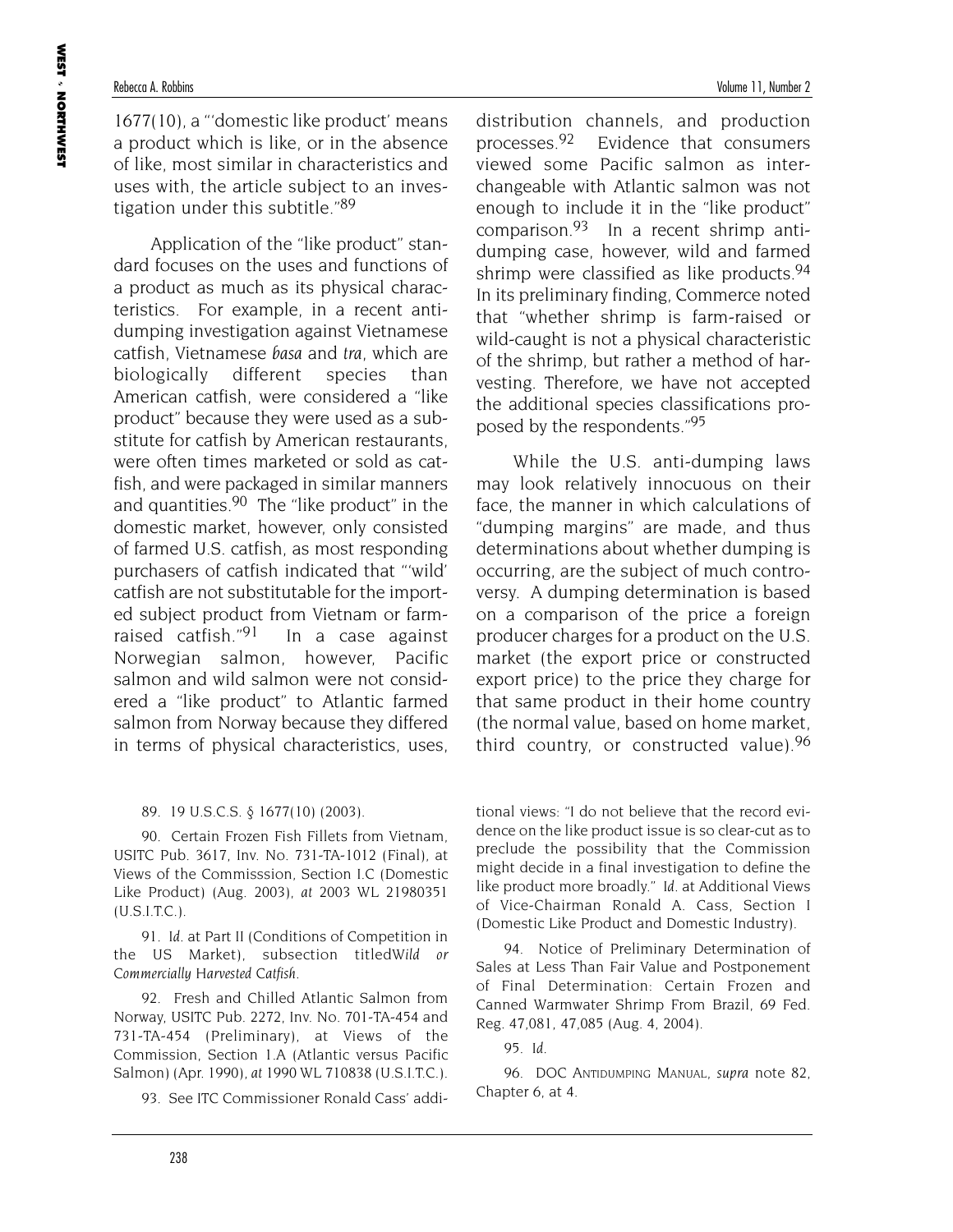Spring 2005 Can Anti-dumping Laws Help Save Ocean Resources & Traditional Fisheries?

The "dumping margin" is "the difference between a company's U.S. sales price and the comparison market price or cost," which is often expressed as a percentage of the U.S. sales price.<sup>97</sup> Dumping "duties" are set at the amount of the dumping margin.98 Because products and trade patterns are often not identical in the home market and the U.S. market, in making the price comparison, Commerce adjusts the normal value based on "verified differences in physical characteristics, quantities sold, levels of trade, circumstances of sale, applicable taxes and duties, and packing and delivery costs."<sup>99</sup> Normally, Commerce compares weighted average export prices to weighted average normal values, but under specific circumstances compares a weighted average to an individual transaction price, or individual transaction prices to each other.<sup>100</sup>

This process of determining the weighted average is the source of much of the criticism of U.S. anti-dumping law. The practice of "zeroing" is one such root of contention: Brink Lindsey and Dan Ikenson of the CATO Institute call it "one of the most

- 99. *Id.*, Chapter 6, at 5.
- 100. *Id.*, Chapter 6, at 6-7.

101. LINDSEY & IKENSON, REFORMING THE ANTI-DUMPING AGREEMENT, *supra* note 70, at 19.

102. *Id.* Essentially, in making the dumping margin calculations, any time the export price is higher than the normal value, the dumping margin is a positive number and is used in the aggregation as its true value. Any time the export price is lower than normal value, the dumping margin is a negative number. Instead of using this negative number in the aggregation, Commerce sets all negative dumping margins as zeros, thereby ensuring a higher dumping margin. The EC uses the same practice, and in a recent case between India and the EC over anti-dumping duties on

notorious distortions in current anti-dumping methodology." $101$  The practice is so egregious, say Lindsey and Ikenson, that zeroing can "create dumping margins out of thin air."102 The "cost test" is another source of criticism of U.S. anti-dumping law. The "cost test" refers to the practice in which, in determining normal value, all instances in which the product is sold in the home country at less than the cost of production are discarded.<sup>103</sup> Thus, in the dumping determination, all export prices are compared to only the highest home country prices, "skew[ing] the calculation in favor of finding dumping."<sup>104</sup> These and the majority of other criticisms are aimed primarily at the perception that the methodology used in U.S. anti-dumping is fundamentally biased towards finding dumping. In this argument, current anti-dumping rules do not serve to protect U.S. industry from unfair competition, but instead punish foreign companies for what would otherwise simply be good business practice.<sup>105</sup> Data from the ITC, however, tells a slightly different story. According to the ITC, for the time period 1980-2001, 42 percent of anti-dumping cases resulted in an affirmative finding of

import of bed linen, the WTO appellate body upheld the panel's ruling that "'the practice of 'zeroing' when establishing 'the existence of margins of dumping', as applied by the European Communities in the anti-dumping investigation at issue' is inconsistent with Article 2.4.2 of the *Anti-Dumping Agreement."* WTO Appellate Body Report on European Communities – Anti-Dumping Duties on Imports of Cotton-Type Bed Linen from India, WT/DS141/AB/RW, at 1-2 (April 8, 2003), *available at* http://dosconline.wto.org (via search function) (last visited Apr. 6, 2005). In response, the EU has only slightly modified its practices, and the U.S. has not changed its practices at all. LINDSEY & IKENSON, REFORMING THE ANTI-DUMPING AGREEMENT, *supra* note 70, at 20.

<sup>97.</sup> *Id.*, Intro., at 6.

<sup>98.</sup> *Id.*

<sup>103.</sup> *Id.* at 14.

<sup>104.</sup> *Id.* 

<sup>105.</sup> *Id.* at 3.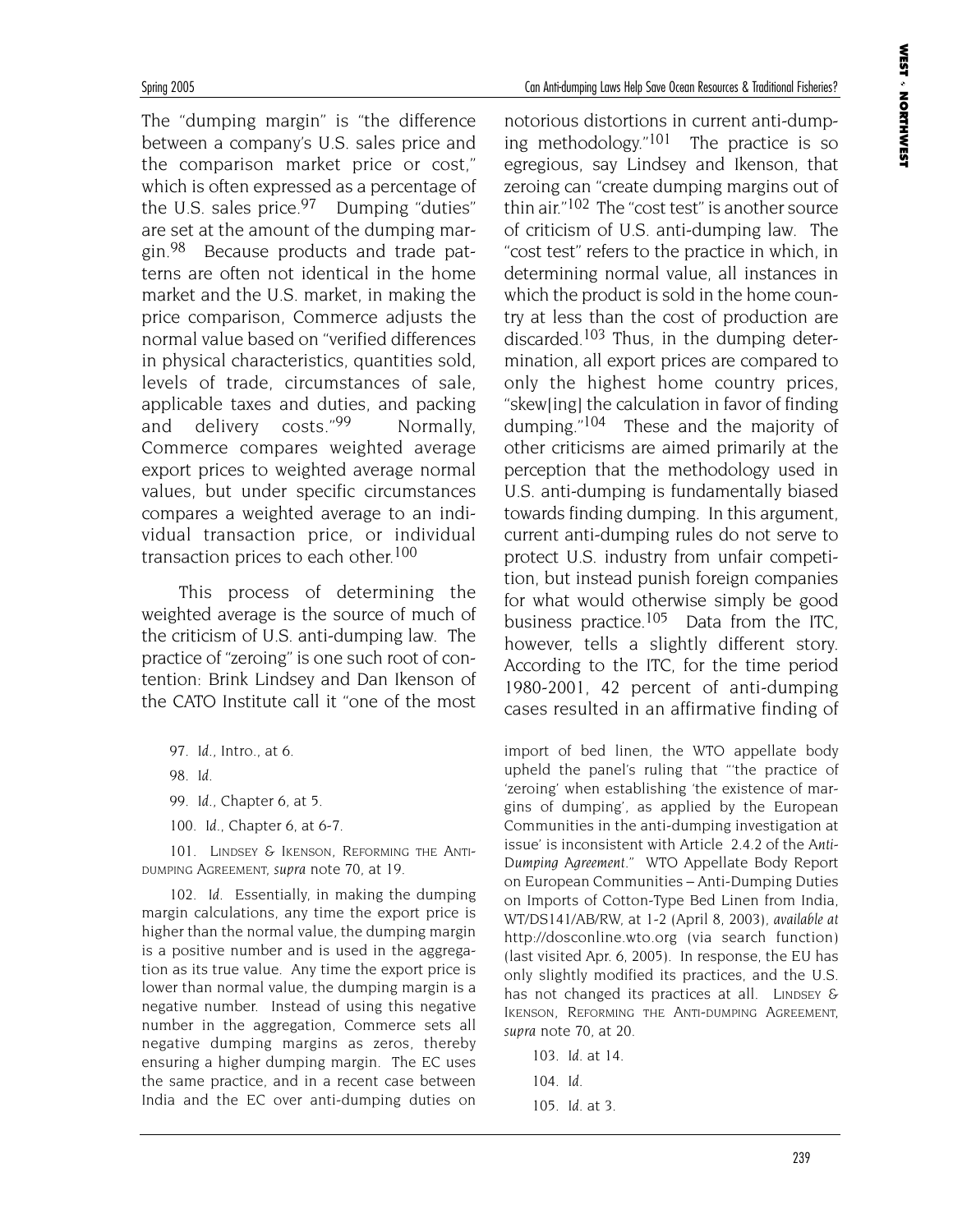dumping, 38.3 percent in a negative finding, and 19.7 percent were terminated.<sup>106</sup> When results were analyzed in terms of import value, 54.4 percent resulted in an affirmative finding, 32.5 percent in a negative finding, and 13.1 percent were terminated.107 While both sets of statistics show more affirmative findings than negative, they do not reveal the overwhelming majority of affirmative findings that would suggest the fundamentally biased system critics make the US system out to be.

Regardless of the outcome of a suit, however, the mere threat of an anti-dumping suit can cause a significant impact on imports. Because anti-dumping suits require an extensive amount of time—generally at least a year—to litigate, and require extensive expertise and personnel to both respond to questionnaires and defend the case, oftentimes the mere threat of an antidumping suit is enough to cause a country to withdraw its imports.108 This threat is particularly deadly to developing countries, which are simultaneously least able to commit the technical, professional and monetary resources to defend a suit and most eager to expand their exports.

# **IV. Can Anti-dumping Laws Be Successfully Applied to Wild-capture Fisheries?**

The fisheries sector is no stranger to anti-dumping laws—a number of anti-

106. USITC ANTI-DUMPING HANDBOOK, *supra* note 75, at E-10.

107. *Id.*

108. ICTSD, *Rules Negotiating Group Tackles Antidumping, Fisheries Subsidies*, *supra* note 71.

109. INTRAFISH, ATLANTIC SALMON MARKET IN THE US - ANTIDUMPING PROCEDURES AGAINST CHILEAN SALMON LINGERING, at link for "The U.S. countervailing and anti-dumping strategy," *at* http://www.intrafish.com/ intrafish-analysis/ASUS\_1999\_41\_eng/index.php3 (last visited Apr. 24, 2005).

dumping cases have been brought by U.S. seafood industries against importers of fish products in the past few years. An anti-dumping case against Norwegian farmed Atlantic salmon in 1991 resulted in an average dumping margin applied to Norwegian farmed salmon imports of 26 percent, which effectively eliminated Norwegian farmed salmon from the U.S. market.<sup>109</sup> An anti-dumping case brought against Chilean farmed Atlantic salmon in 1996 put a 4.57 percent anti-dumping duty on the Chilean product.<sup>110</sup> The anti-dumping order was revoked in the summer of 2003, without protest from American fish farmers, who had almost all been bought out by foreign corporations.<sup>111</sup> Most recently, an anti-dumping duty was placed on Vietnamese *basa* and *tra*, which are marketed in the U.S. as catfish.<sup>112</sup>

Until this year, however, all of these cases have involved farmed fish, not wild fish stocks. Although not exactly analogous, these cases are still useful in analyzing the applicability of anti-dumping rules to wild-capture fisheries. A more useful precedent may be available from a case currently pending in the Department of Commerce. Brought by shrimpers from the southern U.S. against China, Brazil, Ecuador, India, Thailand, and Vietnam, the case pits pond-raised imports against a wild-caught domestic product.<sup>113</sup> The case is awaiting a final determination, but

110. *Id.*

111. Michael Milstein, *A Tale of Boom and Bust*, THE OREGONIAN, Dec. 21, 2003, at A1.

112. *See* Certain Frozen Fish Fillets from Vietnam, *supra* note 90, at Views of the Commission.

113. Press Release, International Trade Commission, ITC Votes to Continue Cases on Certain Frozen and Canned Warmwater Shrimp and Prawns from Brazil, China, Ecuador, India, Thailand and Vietnam (Feb. 17, 2004) (on file with author).

Rebecca A. Robbins **Volume 11, Number 2** and  $\blacksquare$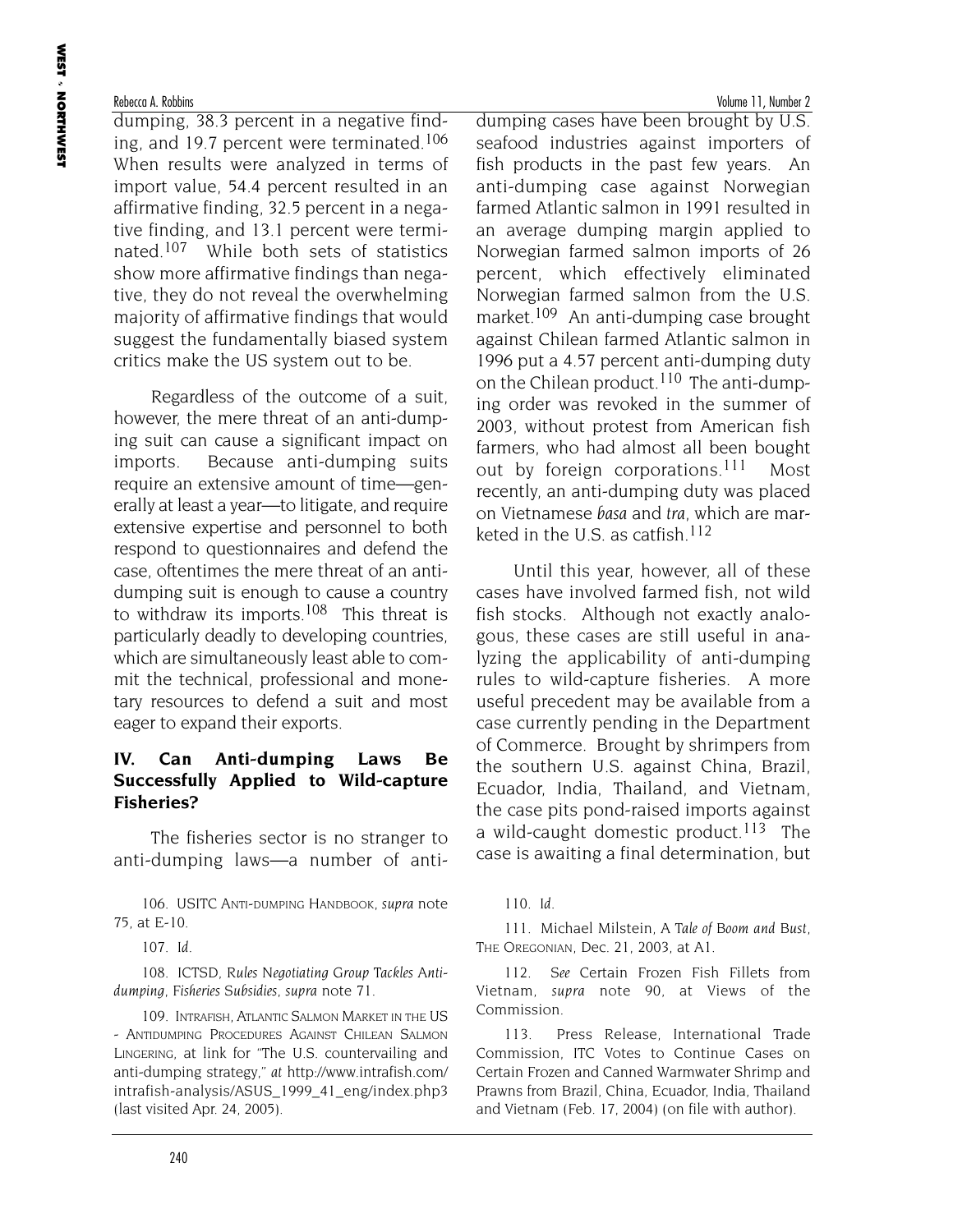Spring 2005 Can Anti-dumping Laws Help Save Ocean Resources & Traditional Fisheries?

the preliminary findings have found both material injury to the domestic industry and that dumping is occurring, using wild and farm-raised shrimp as like products.114 These findings provide valuable guidance in assessing the usefulness of anti-dumping laws in protecting wild-capture fisheries.

Only one of these fisheries antidumping cases has made its way to the international level. The Norwegian salmon case was heard by a GATT panel at Norway's request: Norway claimed that the U.S.'s imposition of a countervailing duty was "inconsistent with the obligations of the United States under the Agreement [GATT]."<sup>115</sup> The panel report was not adopted by the GATT body, since under GATT, unanimous approval was necessary for the adoption of a panel report, <sup>116</sup> but the ruling held that the U.S. did not violate its obligations under the Agreement on Anti-dumping.117 The Norway salmon anti-dumping suit also

114. Notice of Preliminary Determination of Sales at Less Than Fair Value and Postponement of Final Determination: Certain Frozen and Canned Warmwater Shrimp From Brazil, 69 Fed. Reg. at 47,085.

115. United States – Imposition of Countervailing Duties on Imports of Fresh and Chilled Atlantic Salmon from Norway, 1992 WL 792950 (G.A.T.T.), at \*4 (Dec. 4, 1992).

116. Note that because the GATT DSU was structured so as to require unanimous approval, panel reports were rarely adopted since few countries would willingly (or could politically) assess dumping duties on their own industry.

117. United States – Imposition of Countervailing Duties on Imports of Fresh and Chilled Atlantic Salmon from Norway, 1992 WL 792950 (G.A.T.T.), at \*110-111.

118. MICHAEL L. WEBER, FARMING SALMON: A BRIEFING BOOK, *supra* note 42.

proved successful in impacting imports: after the ruling, Norwegian imports to the U.S. dropped from 9,450 tons in 1990 to 1,320 tons in 1991.118

While all of these cases have pitted farmed fish imports against domestic farmed products, using anti-dumping laws to assist traditional fishers in maintaining their livelihoods will bring wild fish products against farmed fish products. While there is ample evidence of the environmental and social problems associated with aquaculture, a comparison with wild-caught fish is not always an easy one, since, as discussed above, many fishing methods are also environmentally destructive, and a comparative evaluation of the environmental harms, although possible, is at times quite difficult. The Alaskan salmon industry, which is the only Marine Stewardship Council (MSC) certified salmon fishery in the world (for what MSC certification is worth)<sup>119</sup> is highly regarded for its sustainability, and

119. *See* Marine Stewardship Council, *Alaska Salmon*, *at* www.msc.org (click on "MSC Consumer Site" and then on "Fisheries") (last visited Apr. 5, 2005) [hereinafter *MSC Alaska Salmon*]. Note that there is ongoing debate in the environmental community over whether MSC certification is actually a mark of sustainability. This is particularly true in light of the recent MSC decision to certify the Alaska pollock industry, which is by most accounts far from sustainable as a trawl fishery and a huge contributor to forage competition for the endangered Stellar Sea Lion and the depleted Northern fur seal. *See* Mary Pemberton, *Groups Dispute Pollock Eco-LabelCertification*/Fisheries: Environmentalists File objections, cite population declines, ANCHORAGE DAILY NEWS, Aug. 26, 2004, at F1, *available at* LEXIS, Location: News/By Individual Publication/A, ANCHDN File. See also Alaska Oceans Program, *Marine Stewardship Council Watchdog*, *at* http://www.alaskaoceans.org/aboutus/msc.htm (last visited Apr. 5, 2005) for general criticisms of the MSC.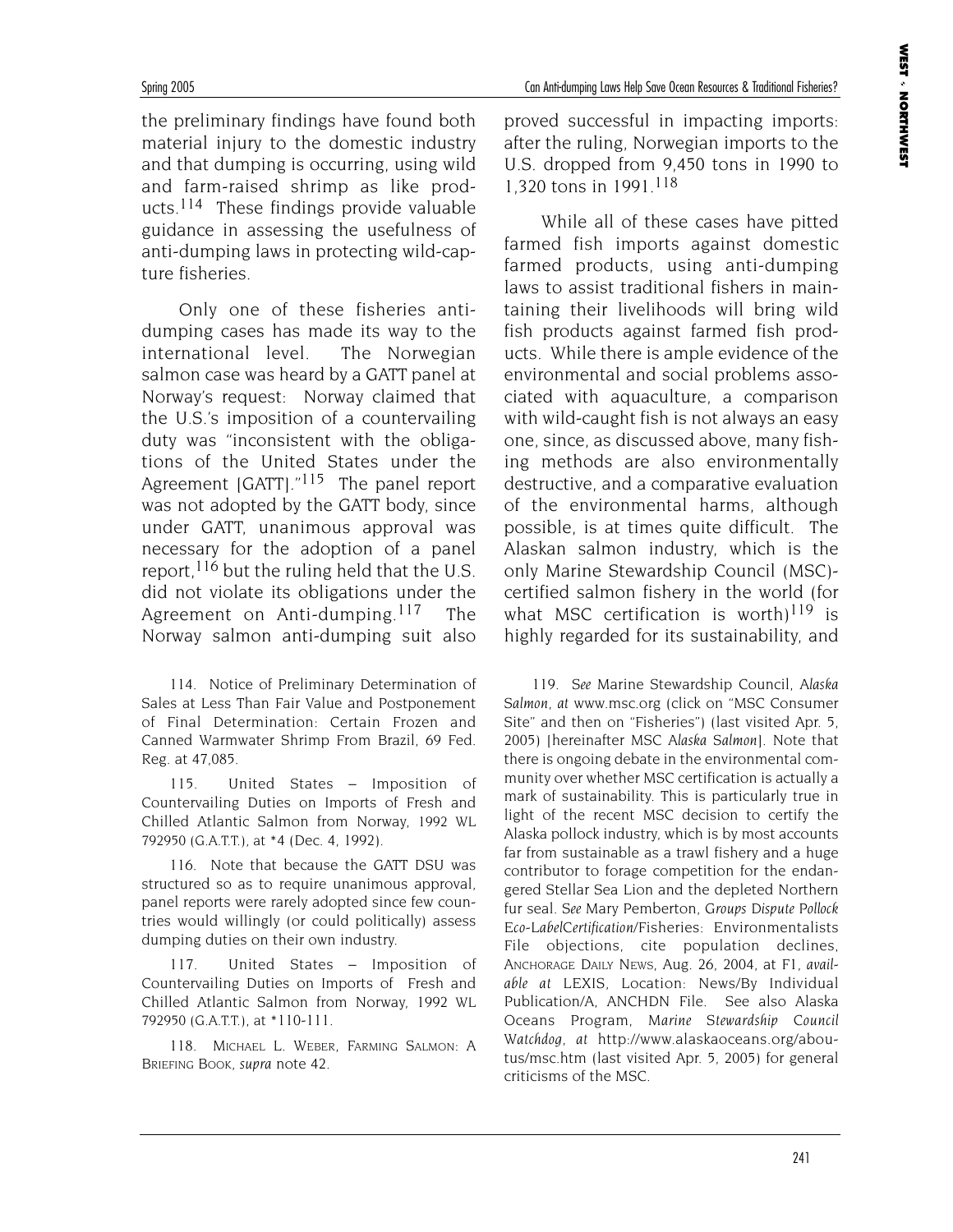offers fairly clear environmental advantages over aquaculture.<sup>120</sup> Therefore, I will use the Alaskan salmon industry as a case study to examine the applicability of anti-dumping laws to traditional fisheries.

# **A. Case Study: Alaska Salmon**

# **1. Background**

Salmon have an almost mystical status throughout the Northwest.<sup>121</sup> Anadromous fish, they emerge from their eggs in freshwater rivers and streams, journey hundreds of miles to the ocean, spend several years in the ocean, and then return to the stream or river of their birth to spawn. The journey alone is awe-inspiring, and the sight of these tremendous fish as they battle their way upstream even more so. Aside from their poetic qualities and cultural significance, salmon have also served as an important protein source for native people for millennia. In many isolated areas, salmon serves as a primary source of income,122 and in Alaska, "[s]ince the late 1800s, wild salmon capture has played a critical role in the region's economy by providing employment and income to a

120. *See* Monterey Bay Aquarium, *Seafood Watch: Seafood Guide-Salmon* (rating wild-caught Alaska salmon as a "best choice" for environmentallyfriendly seafood and recommending to readers to look for the MSC label when buying salmon), *at* http://www.mbayaq.org/cr/cr\_seafoodwatch/sfw\_fac tsheet.aspx?fid=27 (last visited Apr. 5, 2005).

121. As anyone who has lived in the Northwest will note, footnoting this sentence borders on the ridiculous, but for the legal sticklers among you, *See* Bruce P. Finney et al. *Fisheries Productivity in the Northeastern Pacific Ocean Over the Past 2,200 years,* 416 NATURE 729, 729 (2002) ("Salmon are important ecological, economic, and cultural resources in the northern Pacific region . . . .").

122. Naylor et al., *supra* note 5, at 25.

124. OCEANA, OCEAN THREATS: FARMED SALMON, *supra* note 24.

large number of Native American and nonnative communities along the coast."123

Because their life cycles cover such a huge range of territory and require open rivers and oceans for a successful migration, dam construction, deforestation, and urbanization in recent decades have adversely affected salmon stocks worldwide.<sup>124</sup> According to the Institute for Fisheries Resources, the research arm of the Pacific Coast Federation of Fishermen's Associations, "[d]ecades of over-logging of old growth forests, overgrazing, over-appropriation of water, water pollution and the deliberate blockage of fish migration routes have resulted in the widespread destruction and blockage of critical spawning and rearing habitat."125 Indeed, of the six species of Pacific salmon,<sup>126</sup> some runs of three of the six species are listed as endangered under the Endangered Species Act and runs of five of the six are listed as threatened.<sup>127</sup> All runs of Atlantic salmon (*salmo salar*) are listed as endangered in the U.S., and no wild Atlantic salmon is harvestable in the U.S. today as a food product.<sup>128</sup>

125. Institute for Fisheries Resources, *The Pacific Salmon Restoration Program*, *at* http://www.ifrfish.org/ programs/salmon.html (last visited Apr. 24, 2005).

126. Sockeye salmon, *oncorhynchus nerka;* Chinook (King) salmon, *oncorhynchus tshawutscha;* Chum (Dog) salmon, *oncorhynchus keta*; Coho (silver) salmon, *oncorhynchus kisutch*; Pink (humpback) salmon; *oncorhynchus gorbuscha*; and steelhead trout.

127. *See* Northwest Region, National Marine Fisheries Services, *Endangered Species Act Status Reviews and Listing Information*, *at* http://www.nwr.noaa.gov/1salmon/salmesa/ (last updated Oct. 21, 2004).

128. *See* Downeast Salmon Federation, *Endangered Atlantic Salmon*, *at* http://www.mainesalmonrivers.org/cgi-bin/webdata\_pro.pl? cgifunction=search&\_layout=dsfpage&dsfpage.sitesection=Endangered\_Atlantic\_Salmon (last visited Apr. 26, 2005).

<sup>123.</sup> *Id.* at 19.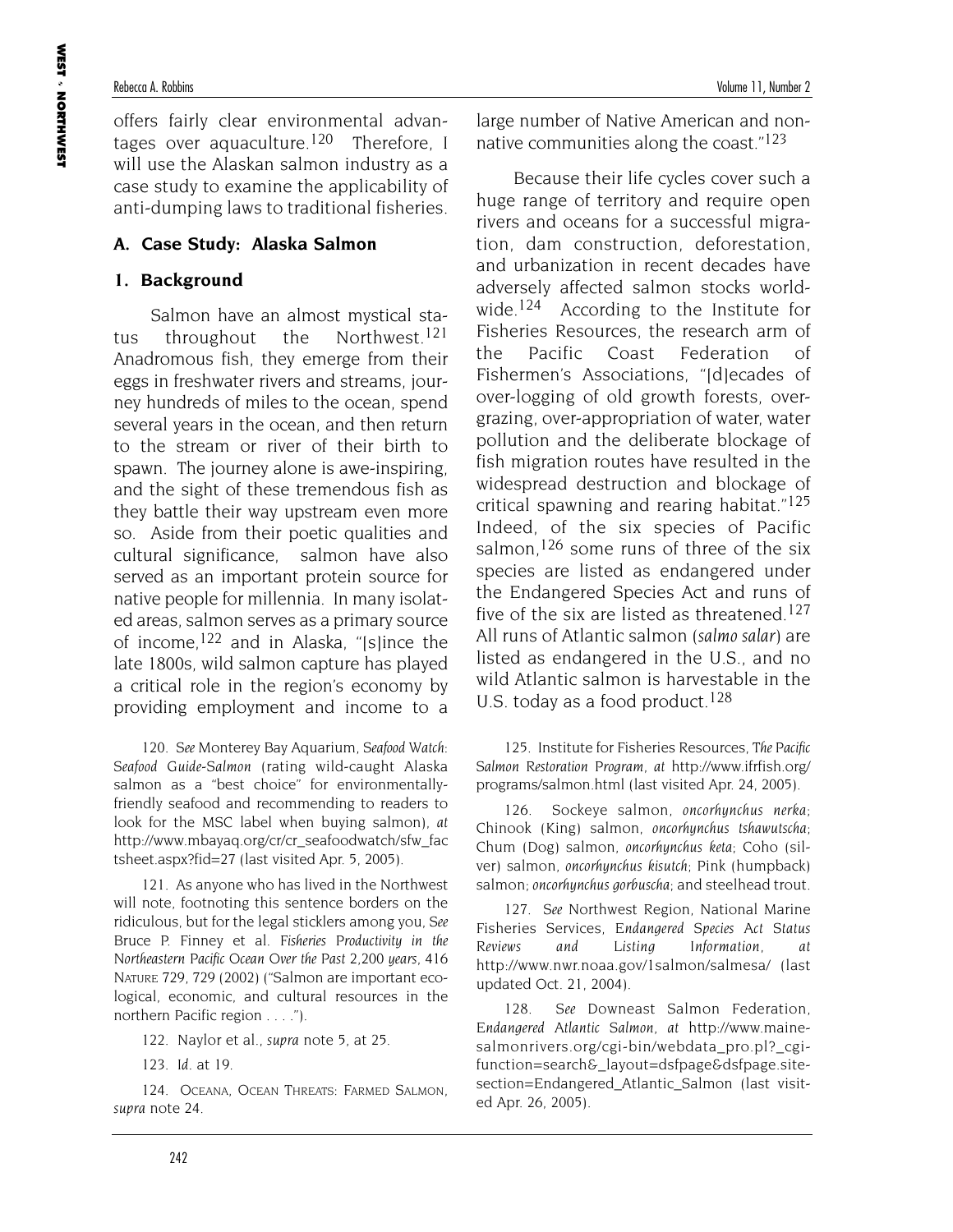The tear-invoking state of the salmon fishery exists despite a number of domestically available legal protections. In addition to federal protection under the Endangered Species Act, salmon fisheries are managed by the state in Alaska, and by the Magnuson-Stevens Act Pacific Fisheries Management Council in the rest of the Pacific.<sup>129</sup> Salmon stocks are also protected in theory through the reach of international agreements such as the UN Agreement on Conservation and Management of Straddling Fish Stocks and Highly Migratory Fish Stocks (the UN Fish Stocks Agreement), part of the UN Convention on the Law of the Sea.130 The convention applies primarily to fish stocks in areas beyond national jurisdiction, but its general conservation goals apply to fish stocks within national boundaries as well, due to the migratory nature of the

129. North Pacific Fishery Management Council, *About the Council*, *at* http://www.fakr.noaa.gov/npfmc/about.htm (last visited Apr. 24, 2005); The Pacific Fishery Management Council, *Fisheries Management–Background: Salmon, at* http://www.pcouncil.org/salmon/salback.html (last updated Apr. 30, 2003); Magnuson-Stevens Act, 16 U.S.C. § 1823 (2003).

130. *United Nations Conference on Straddling Fish Stocks and Highly Migratory Fish Stocks: Agreement for the Implementation of the Provisions of the United Nations Law of the Sea of 10 December 1982, Relating to the Conservation and Management of Straddling Fish Stocks and Highly Migratory Fish Stocks,* U.N. Doc. A/CONF.164/37 (1995), Article 3, available in 34 I.L.M. 1542 [hereinafter *UN Fish Stocks Agreement*].

131. *Id.*

132. "'Straddling stocks' refers to a wide category of fish species that to varying degrees overlap the boundary between the 200-mile limit of an EEZ and the adjacent high seas. 'Highly migratory fish stocks' refers to species that range over vast areas of the oceans, which may or may not include the EEZs of coastal states." Alison Rieser, *Reports Of ASIL Program: ASIL Observer Comments On UN Conference On Straddling And Migratory Fish Stocks*, AMERICAN SOCIETY

fish involved.131 The Fish Stocks Agreement is precaution-based, and its aim is to "adopt measures to ensure long term sustainability of straddling fish stocks<sup>132</sup> and highly migratory fish stocks."<sup>133</sup> The U.S., although not a signatory to the UN Convention on the Law of the Sea, has ratified the Fish Stocks Agreement.<sup>134</sup> The U.S.-Canada Pacific Salmon treaty also governs Pacific salmon stocks.135

While these protections have not served to protect Pacific salmon runs in the lower 48 (due in part to the combined effects of dams, deforestation, urbanization, and other habitat degradation), Alaskan salmon runs have been largely immune to these effects,  $136$  although they are supplemented heavily with hatchery fish.137 Thousands of people journey to

OF INTERNATIONAL LAW NEWSLETTER, November, 1993, *available at* LEXIS, Location: Area of Law - By Topic/E-Commerce/Treaties & International Agreements, ASIL File.

133. UN Fish Stocks Agreement, *supra* note 130, Art. 5.

134. Division for Ocean Affairs and the Law of the Sea, Office of Legal Affairs, United Nations, *Chronological lists of ratifications of, accessions and successions to the Convention and the related Agreements as at 01 February 2005*, *at* http://www.un.org/Depts/los/reference\_files/chronological\_lists\_of\_ratifications.htm# (last updated Feb. 1, 2005). Agreement for the implementation of the provisions of the Convention relating to the conservation and management of straddling fish stocks and highly migratory fish stocks.

135. Pacific Salmon Treaty, Jan. 28, 1985, U.S.- Can., T.I.A.S. No. 11091.

136. Helen Jung, *Endangered Fishermen Changing Markets and Outdated Management Might Doom Alaska's Salmon Industry*, ALASKA, Aug. 2002, at 24.

137. *See* Alaska Department of Fish & Game-Division of Commercial Fisheries, *Statewide Salmon Enhancement and Hatcherie*s, *at* http://www.cf.adfg. state.ak.us/geninfo/enhance/enhance.php (last visited Apr. 5, 2005).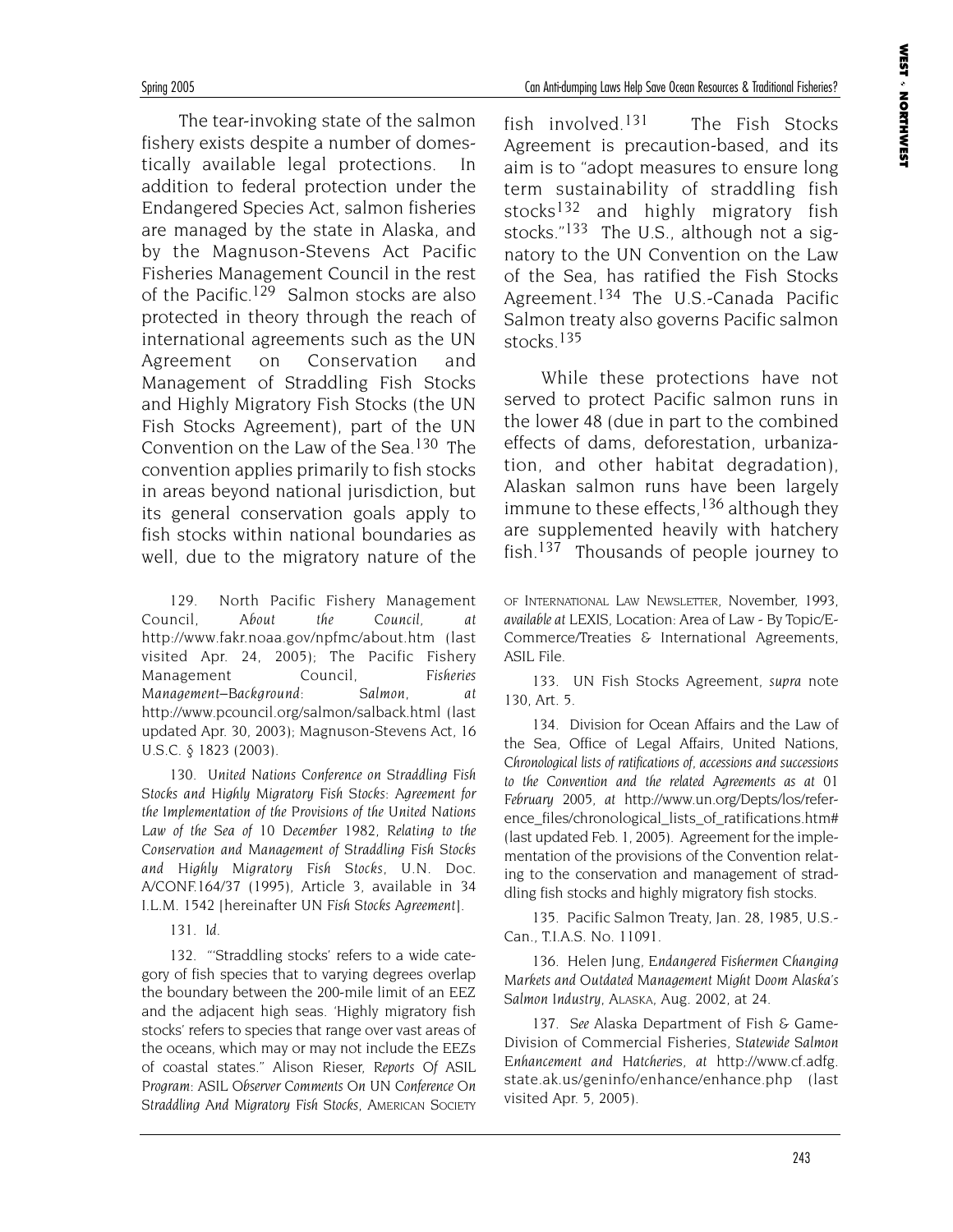Alaska every summer to see the oncecommon sight of bears pulling salmon out of the water and waterfalls glimmering extra silver because of the fish leaping up through the pools. What has changed in recent years, however, is the price fishers receive for their product. In the period from 1988-2000, prices (adjusted for inflation) dropped from 70 percent for King salmon to 95 percent for pink salmon.<sup>138</sup> And, because Alaska's economy is so dependent on the salmon industry, these impacts have been felt throughout the state. Fishing for salmon in Alaska requires a salmon fishing permit.<sup>139</sup> In 1990, the 12,084 permits were valued at \$1.247 billion collectively.<sup>140</sup> In 2002, the 11,421 valid permits were estimated to be valued at \$204 million.<sup>141</sup> The permits are "equivalent to retirement accounts" and their decline in value, along with correlative declines in the value of boats, fishing gear, and other assets, "will continue to reverberate throughout the Alaska economy in coming years."142 Lower permit values are symptomatic of lower prices for the fish you can catch with them. And these lowered fish prices have forced many permit holders to stop fishing altogether: from 1990 to 2001, 37 percent fewer permit holders fished for salmon.<sup>143</sup> Thirty-seven percent fewer boats means

- 139. ALASKA STAT. § 16.43.140 (Michie 2004).
- 140. Gilbertsen, *supra* note 37, at 5.
- 141. *Id.*
- 142. *Id.*
- 143. *Id.*
- 144. *Id.*

145. Naylor et al., *supra* note 5, at 26. Note however, that as this article goes to press, prices for wild Alaska salmon are increasing dramatically. *See* Margaret Bauman, *Economist: 'Things Are Looking Up,'* AP ALERT - ALASKA, Oct. 23, 2004, *at* Westlaw

proportionally fewer jobs for crew members, and thus even fewer jobs for coastal economies (which lose customers).<sup>144</sup> Overall, one of every ten employed Alaskans works in an industry associated with salmon fishing, and the industry provides "annual income to individuals of more than \$1 billion."145

The drop in salmon price, most agree, is due to the huge increase in imports of farmed salmon, primarily from Chile and Canada, each of which represents 47 percent of farmed salmon imports to the U.S., by value.146 Globally, salmon aquaculture has increased by a factor of five since the late  $1980s$ .<sup>147</sup> In 2002, aquaculture "accounted for over 60 percent of the global supply of salmon."148

# **2. Likelihood of Success In Bringing Anti-Dumping Suits**

While there is little doubt at this point that the downturn in the Alaska salmon industry is largely due to the tremendous influx of imported farmed salmon, primarily from Chile and Canada, whether there is dumping occurring is another matter entirely. An affirmative dumping finding requires not only a mere increase in imports, but requires that these imports are being sold at a cost lower than the production cost.149 A suit against Canada or

(identifier: 10/23/04 AP Alert - AK 04:04:56). While this specific case study thus may no longer hold true, the basic analysis remains the same and can be applied to other wild-capture fisheries.

- 146. Gilbertsen, *supra* note 37, at 10.
- 147. Naylor et al., *supra* note 5, at 19.
- 148. Gilbertsen, *supra* note 37, at 8-9.

149. Note that while there is almost no "home consumption" of Chilean farmed salmon, U.S. antidumping laws allow that in the absence of a true home consumption price, a constructed value, based on a comparable market can be used. *See, e.g.*, Notice of Preliminary Determination of Sales at

<sup>138.</sup> Gilbertsen, *supra* note 37, at 4.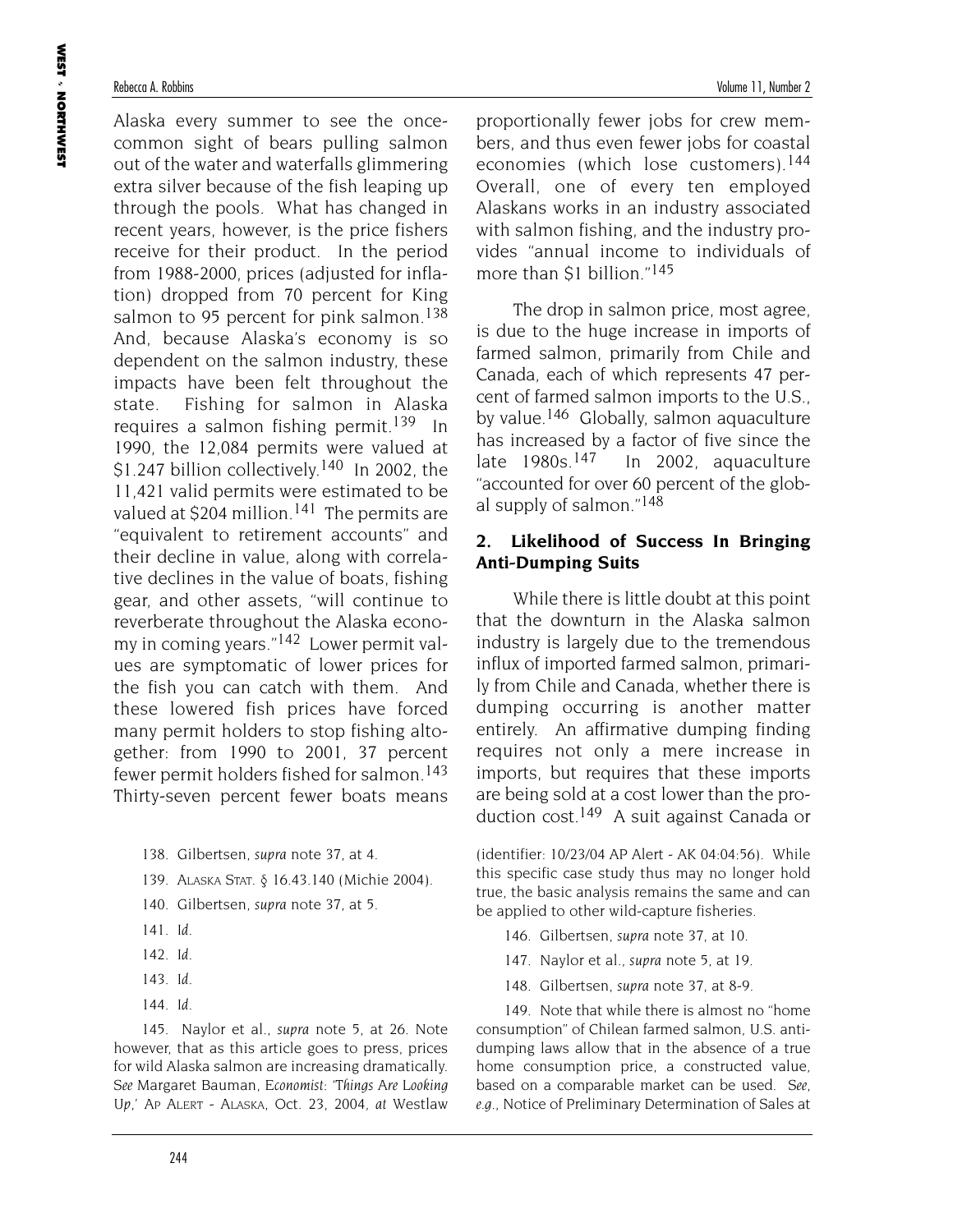Chile also involves political challenges: Canada is a fellow member of NAFTA, and the U.S. recently negotiated a bi-lateral trade agreement with Chile which went into effect January 1, 2004.150

Given past successes in anti-dumping cases in the U.S., the Alaska salmon industry has a good chance of winning an anti-dumping case. There might, however, be some barriers to overcome. Key questions will be timing, and, as always in trade cases, the "like product" determination. First, defining the "period of investigation" will be critical to the success of an anti-dumping case. Because prices fluctuate over time, the case for dumping depends on what time period is investigated. The Alaska salmon industry is currently at a low point, but Alaskan salmon fishermen would want to use the high point of prices as a point of comparison because comparing the incredibly low 2002 wild salmon prices would not result in a dumping finding. The high point value is the more accurate price for evaluating dumping anyway because, at that point, the impact of the influx of farmed salmon had not yet been felt on the market.

Second, the "like product" determination is also a crucial component of this anti-dumping investigation. For the Alaska salmon anti-dumping case to be successful, wild caught salmon and farmed salmon will have to be considered "like products" for the purpose of the

151. See United States - Imposition of Countervailing Duties on Imports of Fresh and investigation. There is some precedent for comparing farmed and wild-fish products—this was at issue in anti-dumping cases involving Norwegian salmon, Chilean salmon, and shrimp from Central America and Asia.151

One key issue in comparing farmed and wild salmon will be the physical differences between the two types of salmon. In the Norway case, the ITC's investigation concluded that Atlantic salmon differed from Pacific salmon because it is "lighter in color, has a milder flavor, and longer shelflife."<sup>152</sup> Therefore, the two were not "like products." This might not entirely preclude a successful anti-dumping case against Chilean farmed salmon since Chilean producers do farm some Chinook salmon, which could be compared on a product-to-product basis, and would seemingly be more equal in physical characteristics, but farmed Chinook is a very small segment of the Chilean salmon produced. If anything, in terms of physical characteristics, wild and farmed fish might not be considered "like" largely because the wild fish, raised without antibiotics and possessing a natural, rather than dyed color, may simply be a better product.

The methods of distribution analysis provides another barrier to a "like product" comparison. In the anti-dumping case brought against Chile in 1999, comparing farmed Atlantic salmon from Chile

Chilled Atlantic Salmon from Norway, 1992 WL 792950 (G.A.T.T.); Fresh Atlantic Salmon from Chile (Views on Remand), USITC Pub. 3244, Inv. No. 731- TA-768 (Remand)(October 1999), at 1999 WL 1124766 (U.S.I.T.C.); Certain Frozen Fish Fillets from Vietnam, *supra* note 90.

152. Fresh and Chilled Atlantic Salmon from Norway, *supra* note 92, at Views of the Commission, Section I.A.1 (Physical Characteristics).

Less Than Fair Value and Postponement of Final Determination: Fresh Atlantic Salmon From Chile, 63 Fed. Reg. 2664, 2667-78 (Jan. 16, 1998).

<sup>150.</sup> United States-Chile Free Trade Agreement Implementation Act, Pub. L. No. 108- 77, § 101, 117 Stat. 909, 911, (2003) (19 U.S.C. § 3805 note).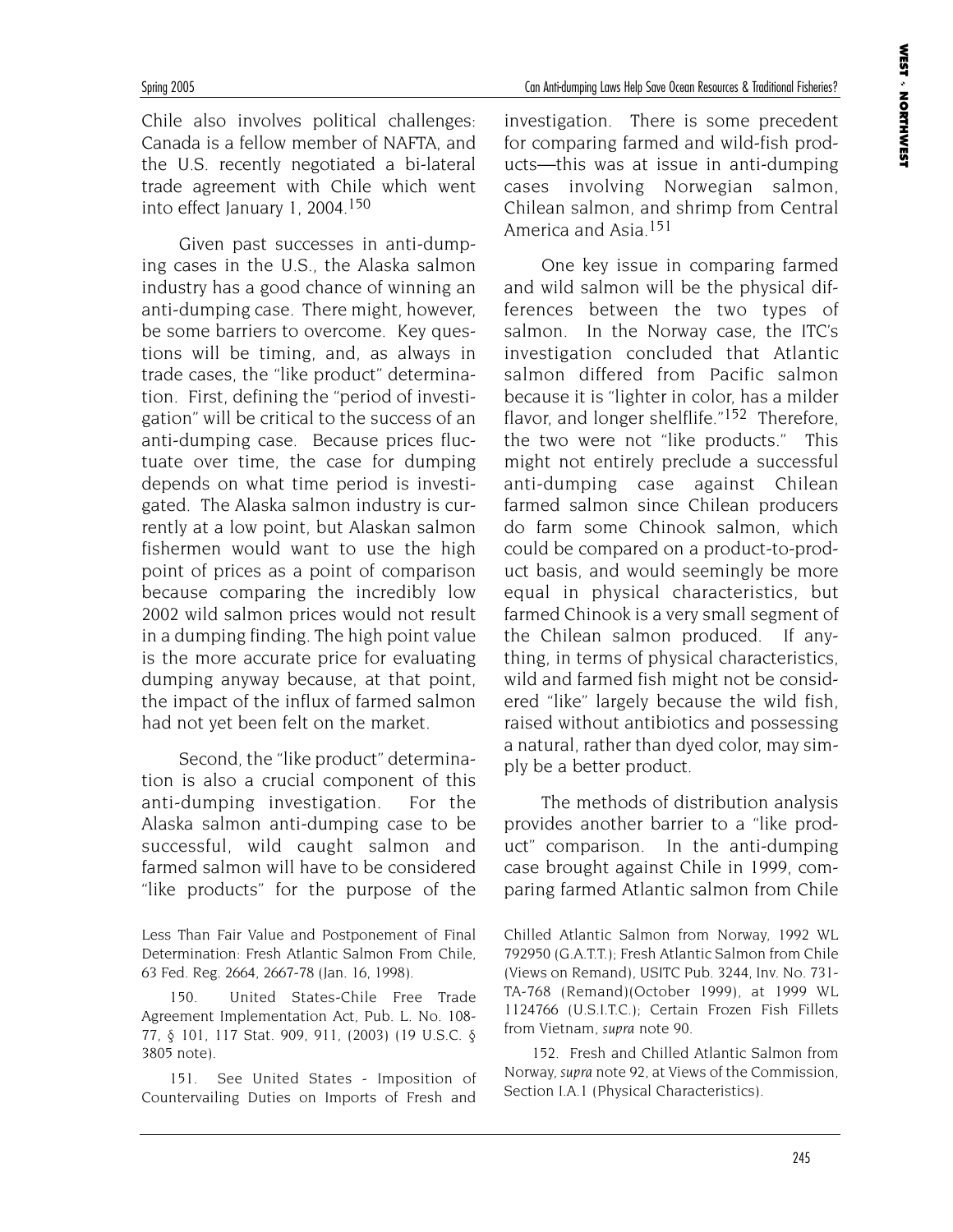to farmed Atlantic salmon from the U.S., U.S. producers argued that all freshfarmed salmon products constituted like products.153 Chilean producers argued unsuccessfully that their products, which included pinbone-out fillets, were filling markets previously untapped by U.S. producers, and therefore Chilean products did not constitute a like product.154 Following this precedent, farmed salmon producers would most likely be unsuccessful in arguing that their product is likewise filling a market gap. However, in the Norway case, the ITC held that because the Norwegian product was sold fresh and the majority of the wild product was sold frozen, the two utilized different distribution channels and were therefore not alike.<sup>155</sup> Where this distinction is true of Chilean salmon this precedent could make the two salmon products "unlike."

The recent shrimp decision, however, offers much more hope for a successful like product determination. In this decision the ITC did not find the wild/farmed distinction relevant because it is a method of harvesting, not the actual product.<sup>156</sup> Since many of the same distinctions between wild and farmed shrimp in terms of physical characteristics, uses, seasonal availability, consistent products and distribution channels are

153. Fresh Atlantic Salmon from Chile, USITC Pub. 3052, Inv. Nos. 701-TA-372 and 731-TA-768 (Preliminary), Views of the Commission, Section I.C (Domestic Like Product in These Investigations) (Aug. 1997), at 1997 WL 817801 (U.S.I.T.C.).

154. *Id*. at Views of the Commission, Section I.C.2 (Interchangeability; Producer and Customer Perceptions).

155. *Id*. at Fresh and Chilled Atlantic Salmon from Norway, *supra* note 92, at Views of the Commission, Section I.A.2 (Uses, distribution channels).

156. *See* Notice of Preliminary Determination

the same as for salmon, the shrimp decision offers a valuable precedent for a successful anti-dumping suit comparing wild and farmed salmon.

Product interchangeability and customers' perceptions may be the most convincing argument for finding that farmed and wild fish are "like products." In the Norway case, the ITC examined interchangeability, customers' perceptions, and price of the products. They found that while there is some substitutability between products, it is limited.<sup>157</sup> However, ITC Commissioner Ronald Cass argued in the ITC opinion that there is evidence that consumers may view the two products as interchangeable.<sup>158</sup> The evidence, he said, was not "so clear cut to preclude the possibility that the commission might decide to define like product more broadly."<sup>159</sup> The case for this sort of substitutability may be even stronger today—the ultimate consumer often cannot distinguish (or doesn't even know the difference) between farmed and wild salmon, and the products often look identical to the consumer at the grocery store.160 According to a recent *New York Times* investigation, fish markets can not even tell the difference—in a test of salmon sold as "wild" in eight New York

of Sales at Less Than Fair Value and Postponement of Final Determination: Certain Frozen and Canned Warmwater Shrimp From Brazil, 69 Fed. Reg. at 47,085.

157. Fresh and Chilled Atlantic Salmon from Norway, *supra* note 92, at Views of the Commission, Section I.A.4 (Interchangeability, customers' perceptions, and price.).

158. *Id*. at Additional Views Of Vice Chairman Ronald A. Cass, Section I (Domestic Like Product and Domestic Industry).

159. *Id*.

160. DOC ANTIDUMPING MANUAL, *supra* note 82, Chapter 1, at 13-14.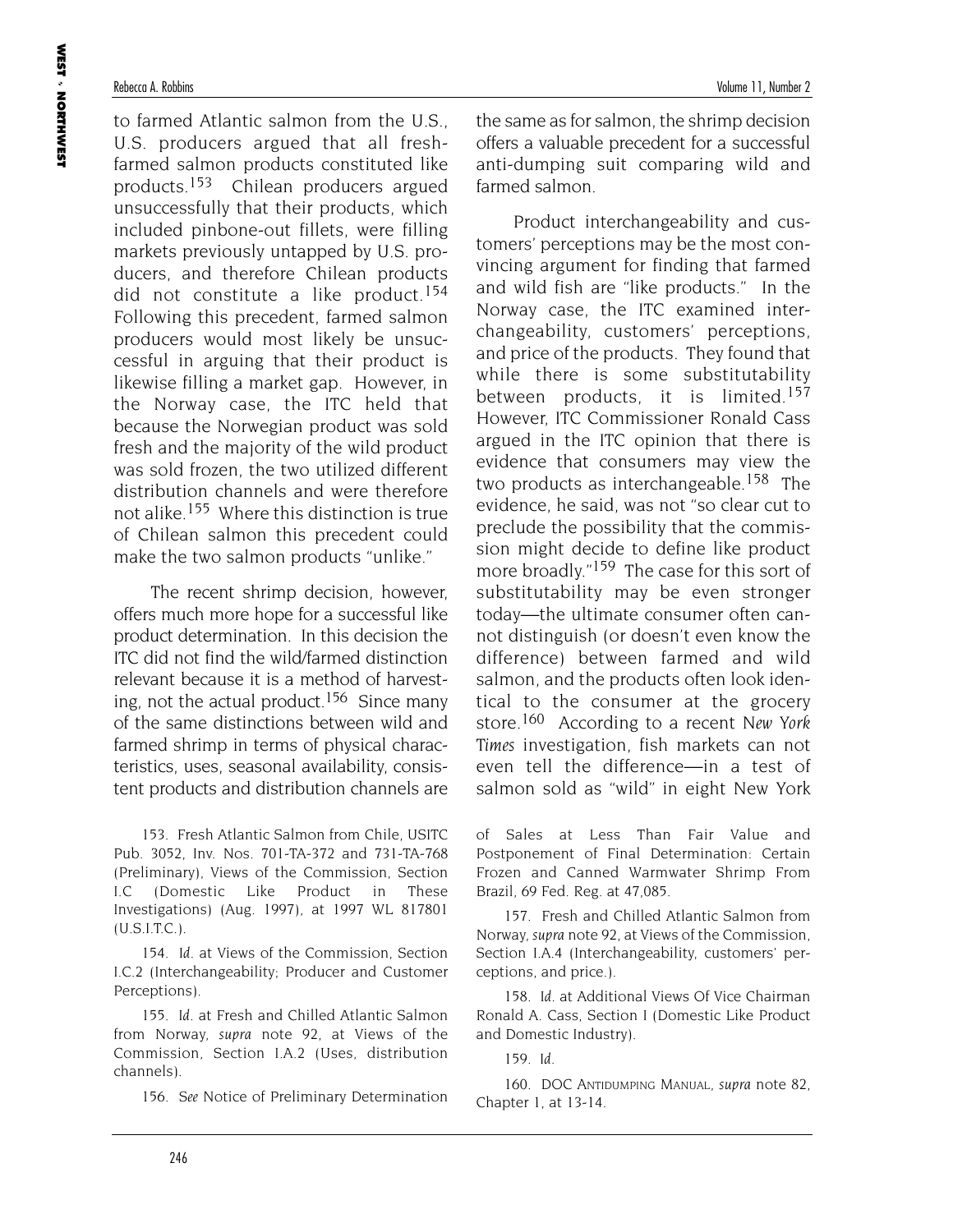City stores, salmon at six of the eight was actually farmed according to lab tests.<sup>161</sup>

Finally, while there is an extensive debate in the WTO context over whether process and production methods (PPMs) can be considered in assessing a product (this is an issue particularly in terms of labeling), thus far the WTO has held that environmentally and socially destructive processes cannot be considered in distinguishing one product from another; rather, only the physical characteristics of the product itself can be so used.<sup>162</sup> While this rule does not generally serve environmentalists' purposes, here the PPM argument may actually cut in favor of a like product determination for Alaska salmon.

However, the like product argument also faces several not insignificant hurdles. For one, current marketing campaigns and activism for Alaska salmon focus on distinguishing the wild product from the farmed.<sup>163</sup> New studies seem to be appearing virtually every day showing that farmed salmon contains more harmful chemicals or less healthy fats.<sup>164</sup> A case attempting to show the similarities between farmed and wild products would

161. Marian Burros, *Stores Say Wild Salmon, but Tests Say Farm Bred*, NEW YORK TIMES, Apr. 10, 2005, at 1.

162. *See* GATT Panel Report on United States - Restrictions on Imports of Tuna, DS21/R - 39S/155 (Sept. 3, 1991), *available at* 1991 WL 771248 (G.A.T.T.); GATT Panel Report on United States - Restrictions on Imports of Tuna, DS29/R (June 16, 1994), *available at* 1994 WL 907620 (G.A.T.T.).

163. Charlie Ess, *Swimming Upstream*, NATIONAL FISHERMAN, Dec. 2002, at 30. *See generally* Alaska Seafood Marketing Institute, *Alaska Seafood*, *at* www.alaskaseafood.org (last visited Apr. 5, 2005).

164. *See* Ronald A. Hites et al., *Global Assessment of Organic Contaminants in Farmed Salmon*. SCIENCE, Jan. 9, 2004, at 226 (finding that farmed salmon contains seem to work at odds with these efforts and may, in the long run, prove even more damaging to the wild salmon market. Moreover, farm raised and wild salmon have different customs codes, a fairly significant indicator that they are considered to be distinct and different products.<sup>165</sup> Also, the Country of Original Labeling legislation which was part of the 2002 Farm Bill mandates that food products be labeled by country of origin and also provides for labeling of fish products specifically as farmed or wild.<sup>166</sup>

Additionally, farm-raised salmon has in part been so successful in rapidly taking over a huge market share precisely because the aquaculture industry does produce a different product. Aquaculture "can produce a consistent quality of salmon—specified to order by size and cut—at any time during the year." $167$ Aquaculturists do not have to depend on the timing of fish runs, are not at the mercy of weather patterns, and have complete control over their products, even so far as hand-picking the shade of dye to use to give their salmon that perfect pink color.168 In today's atmosphere of large conglomerate food chains, this pre-

up to 10 times as many PCBs, which cause cancer, as does wild salmon). Also, according to USDA data, farmed Atlantic salmon contain 70 percent more fat than wild Atlantic salmon and 200 percent more fat than wild Pacific pink and chum salmon.

165. *See* Harmonized Tariff Schedule of the U.S., USITC Pub. 3745 (2005), at heading 0302.12.00 (Pacific salmon, Atlantic salmon, and Danube salmon), *available at* http://www.usitc.gov/ tata/hts/bychapter/index.htm (last visited Apr. 7, 2005).

166. *See* Country Of Origin Labeling For Fish And Shellfish, 7 C.F.R. pt. 60 *et. seq.* (2005).

167. Naylor et al., *supra* note 5, at 24.

168. *Id*. at 22, 24-26; Eagle et al., *supra* note 10, at 5.

### Spring 2005 Can Anti-dumping Laws Help Save Ocean Resources & Traditional Fisheries?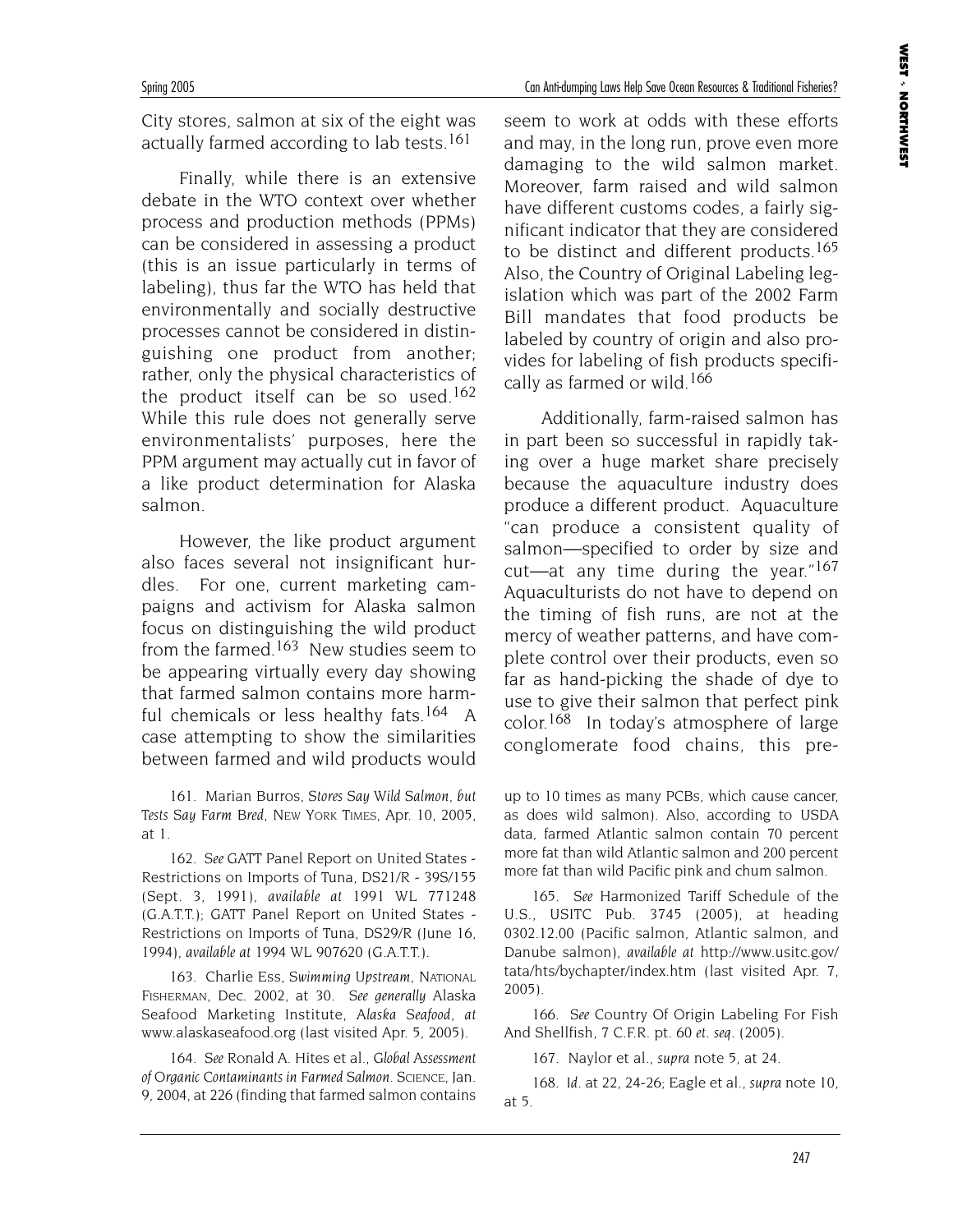dictability is even more advantageous: "Supermarket chains and superdiscounters, such as Price Club, Walmart, Costco, and Safeway, demand aesthetically pleasing, easy-to-prepare, repeatable products."<sup>169</sup> To some distributors then, farmed and wild salmon are not "like products" because farmed salmon is a more easily homogenized good. Since the farmed salmon is more suited to their needs, these distributors would most likely argue against a "like product" determination in order to maintain cheap access to the homogenized product. Once again, however, the same arguments can be made for farmed vs. wild shrimp, and yet did not convince the ITC in their recent decision.

## **3. Other Considerations in Bringing an Anti-Dumping Suit**

Assuming *arguendo* that Alaska salmon fishers were able to win an antidumping suit, one must ask if winning such a suit would help improve the economic situation for Alaskan fishers and help mitigate the environmental impacts of aquaculture. It would seem the answer is yes, at least in the short-term, since victory in an anti-dumping suit means an anti-dumping duty would be imposed, raising the price of farmed imports and perhaps cutting back farmed salmon production in Chile. After the Coalition for Fair Atlantic Salmon Trade won an antidumping case against Norwegian farmed salmon imports, Norway virtually disappeared from the U.S. farmed salmon import business.170 However, as is appar-

- 169. Naylor et al., *supra* note 5, at 25.
- 170. WEBER, *supra* note 42.

171. Because the U.S. is a member of the WTO, an anti-dumping ruling must comply with WTO anti-dumping laws as well as those of the

ent from the current state of the global farmed-salmon industry, other countries quickly stepped in to fill the gap left by Norwegian importers. A ruling against Chilean or Canadian farmed salmon could have the same effect, relieving the industry for a year or two, only to be replaced by competition from another area of the world. This result would not really help the Alaska salmon industry, nor would it do much to eliminate or reduce salmon farming and its harmful environmental practices. Moreover, given the current trade atmosphere, there is a substantial risk that a request for a panel review in the WTO of such a dumping finding could result in the overturning of the U.S. finding, much as happened recently in the steel safeguards case.<sup>171</sup>

While an anti-dumping suit could offer a temporary fix or a "band-aid" type solution, other legal avenues may provide more effective long-term remedies by addressing the core of the problem. One avenue would be to focus on the environmental harms associated with salmon farming and reduce this type of fish production using international treaties such as the UN Fish Stocks Agreement and domestic laws such as the Magnuson-Stevens Act, or at least raise public awareness of the risks associated with it. Aquaculture is illegal in some areas, Alaska for instance, and increased regulation in this manner is possible. Another avenue would be to work further on marketing campaigns. The Alaska wild salmon industry is the only Marine Stewardship Council (MSC)-certified

U.S. Thus, Chile may be able to claim that the imposition of a dumping duty (or the determination that dumping is occurring) is in violation of WTO laws. *See generally* WTO Dispute Panel Reports on United States - Definitive Measures on Imports of Certain Steel Products, *supra* note 60.